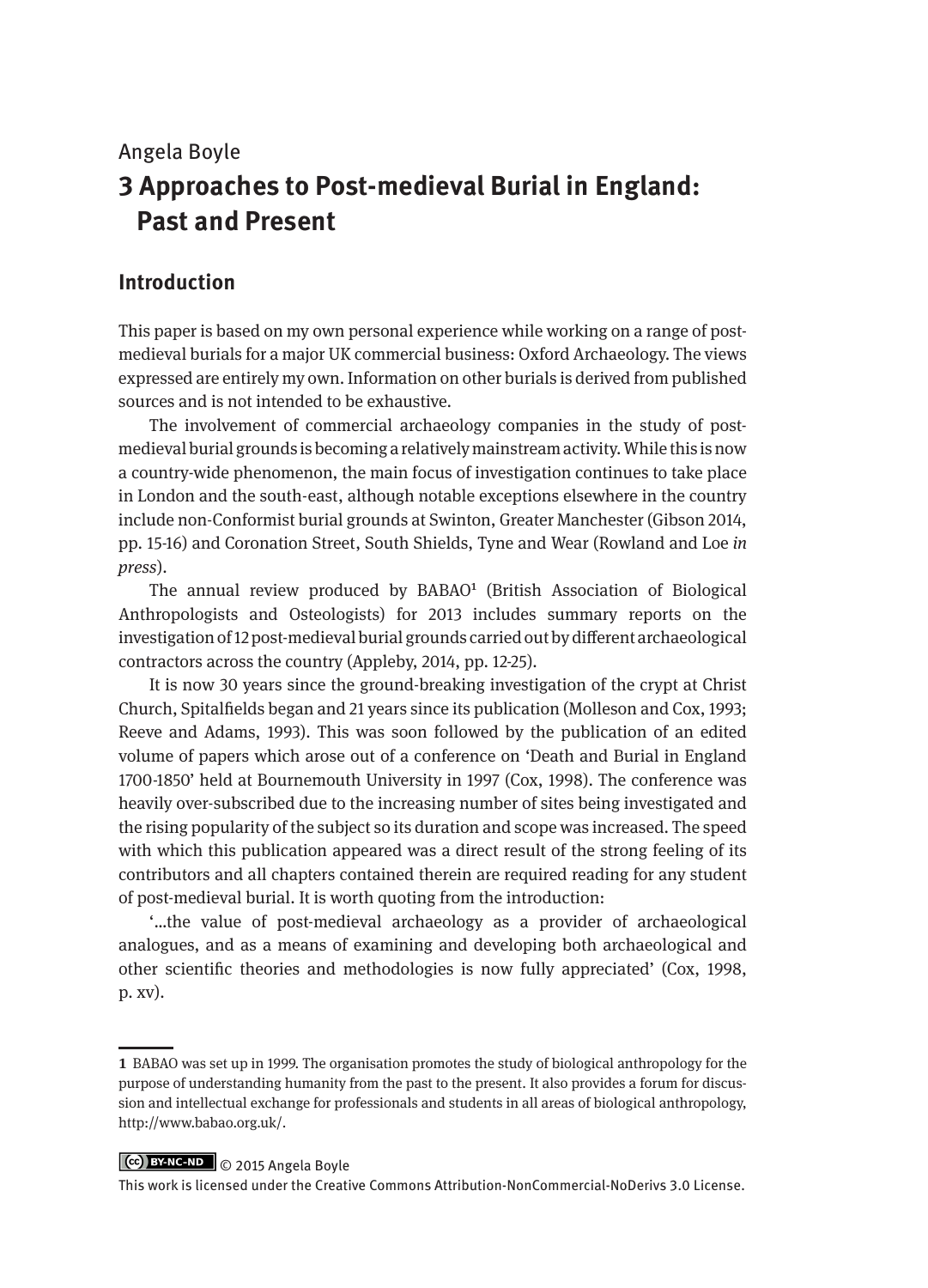This chapter will attempt to consider approaches to the examination of postmedieval burial grounds over the last 30 years by summarising a small number of key sites and assessing how such projects are approached in the present. Can it be demonstrated that there is now a more unified approach? Is the value of the post-medieval burial resource generally accepted and understood within the archaeological community? The recent publication of a comprehensive review of post-medieval burial in the United Kingdom might suggest that the answer to these questions is in the affirmative (Cherryson et al., 2012). Some criticisms were raised: for example many reports exist only as grey literature and often the bone report is entirely separate from the description of the archaeology. Nonetheless, archaeological engagement with post-medieval burial is very clearly moving in the appropriate direction.

# **3.1 Archaeological Context**

A varied range of remains is to be encountered in the study of post-medieval burial. These include substantial or small crypts within churches, brick-built vaults, singleshaft graves, earth-cut graves, lead coffins, wooden coffins, church interiors and graveyards. Burials from any given assemblage often span the medieval and postmedieval periods and, certainly in the past, this has led to conflict in the nature of the archaeological response (for example, St Nicholas Church, Sevenoaks, Kent, see below). The archaeological contractor is generally faced with a burial ground that contains tens of thousands of burials, often heavily disturbed and intercut with lots of partial, disarticulated and re-deposited remains. These factors can make stratigraphic interpretation difficult. Many coffins are often stacked one on top of another. There are often time pressures, financial constraints, Health and Safety and logistical issues combined with the necessity of collaborating with exhumation contractors. For all of these reasons, sampling is usually required and it is essential to be selective (Cherryson et al., 2012, p. 160). The archaeological excavation at New Bunhills non-Conformist burial ground in Southwark, London is a good recent example of a sensible and successful sampling strategy (see below).

While the majority of assemblages discussed here are from churches and graveyards within the jurisdiction of the Church of England, it is increasingly the case that non-Conformist burial grounds are being excavated in response to threats from development and there are a number of good-quality recent publications concerned with these (eg., Bashford & Siburn, 2007; Brown & Hardy, 2011; Henderson et al., 2013; McCarthy et al., 2012; McKinley, 2008; Miles with Connell, 2012; Webb & Norton, 2009).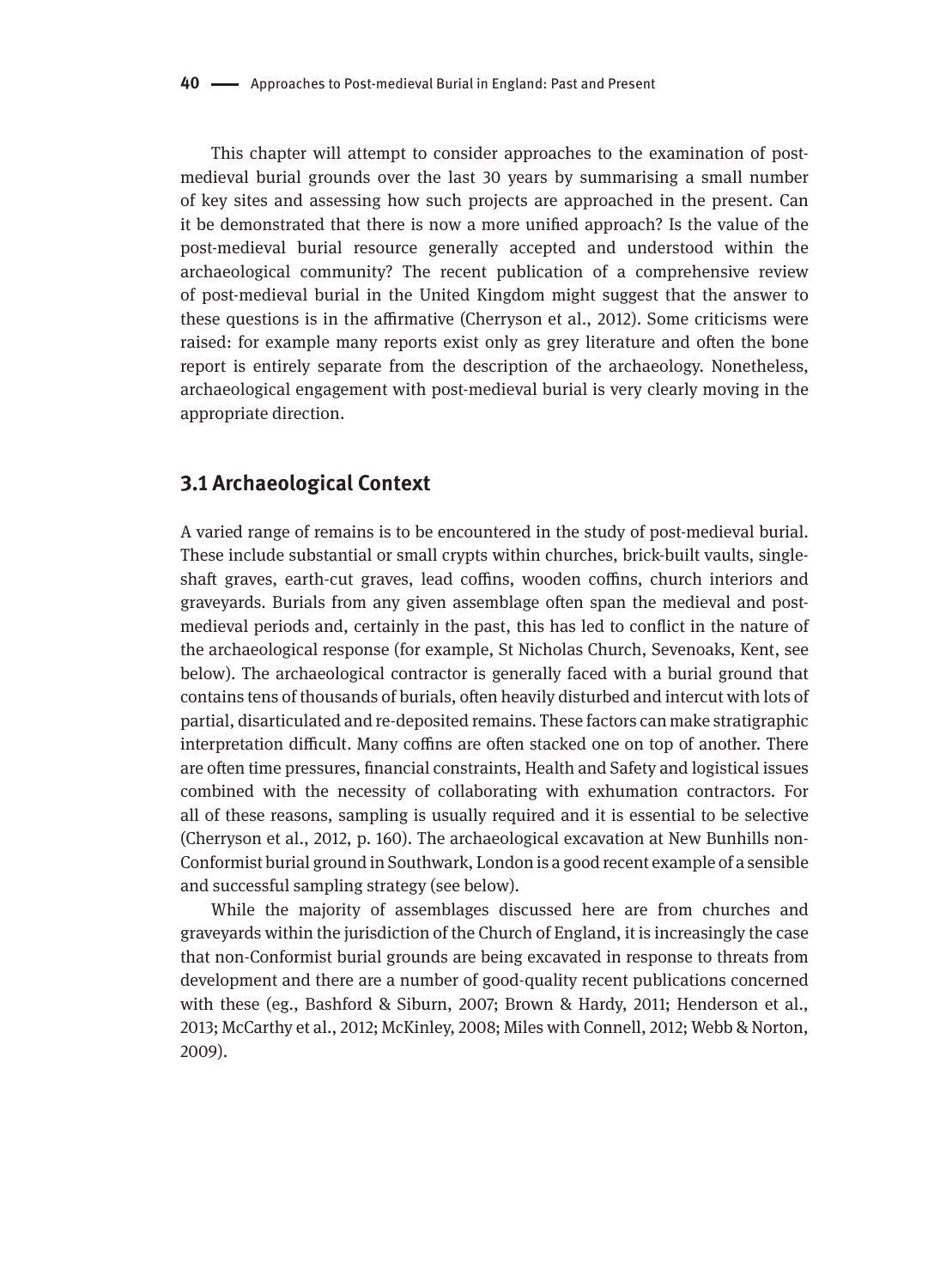# **3.2 Logistical and Ethical Issues**

The 'peculiar personnel and logistical management requirements' (Reeve & Adam 1993, p. vi) inherent in the study of post-medieval burial have been dealt with in a number of other publications over the years (e.g. Adams & Reeve, 1989; Boyle, 1999; Cox, 1989; Cox, 1994; Cox, 1996a and b; Cox, 2001; Faulkner, 1994; Huggins, 1994; Kirk & Start, 1999; Kneller, 1998; Morris, 1994; Parker Pearson, 1995; Philp, 1995; Reeve, 1997; Reeve & Cox, 1999; Young, 1998) and will only be touched upon here. Among other things, these publications deal with aspects of health and safety, psychological effects on project personnel and ethical concerns.

# **3.3 Review of Selected Projects**

The sites which appear in the following sections are not exclusively those that I have been involved with. Some others are included because they have made a significant contribution to the development of the subject (for example, Christ Church, Spitalfields) or, in my opinion, demonstrate a sensible and successful approach (for example, sampling at New Bunhills, Southwark). The sites are organised in the order that they were examined and all of the Oxford Archaeology projects appear in Table 3.1.

# **3.3.1 Christ Church, Spitalfields, London**

Christ Church, Spitalfields, was the first post-medieval burial resource to have been comprehensively investigated by archaeological methods (Reeve & Adams, 1993, p.1; see also Molleson & Cox, 1993). Excavation took place between 1984 and 1986. It is notable that, in the opening lines, the authors emphasise that the validity of the anthropological studies is underpinned by the archaeological context. Chapter Two of the first volume details the actual process of excavation, partly because many difficulties were encountered which are not common to other archaeological investigations. The archaeological formation processes which operated on the deposits at Christ Church were also key. Commercial clearance by an exhumation company of the vaults was originally considered as an option. However, the Incumbent and the Parochial Church Council agreed to an archaeological excavation, provided that it could be funded by grants. This is in marked contrast to virtually all other large-scale post-medieval burial projects where sampling is the norm and work is usually carried out alongside exhumation contractors. It has rightly been commented elsewhere that, 'Although the project [Christ Church] is in many ways a model, it is in many ways an exceptional one,' (Cherryson et al., 2012, p. 160).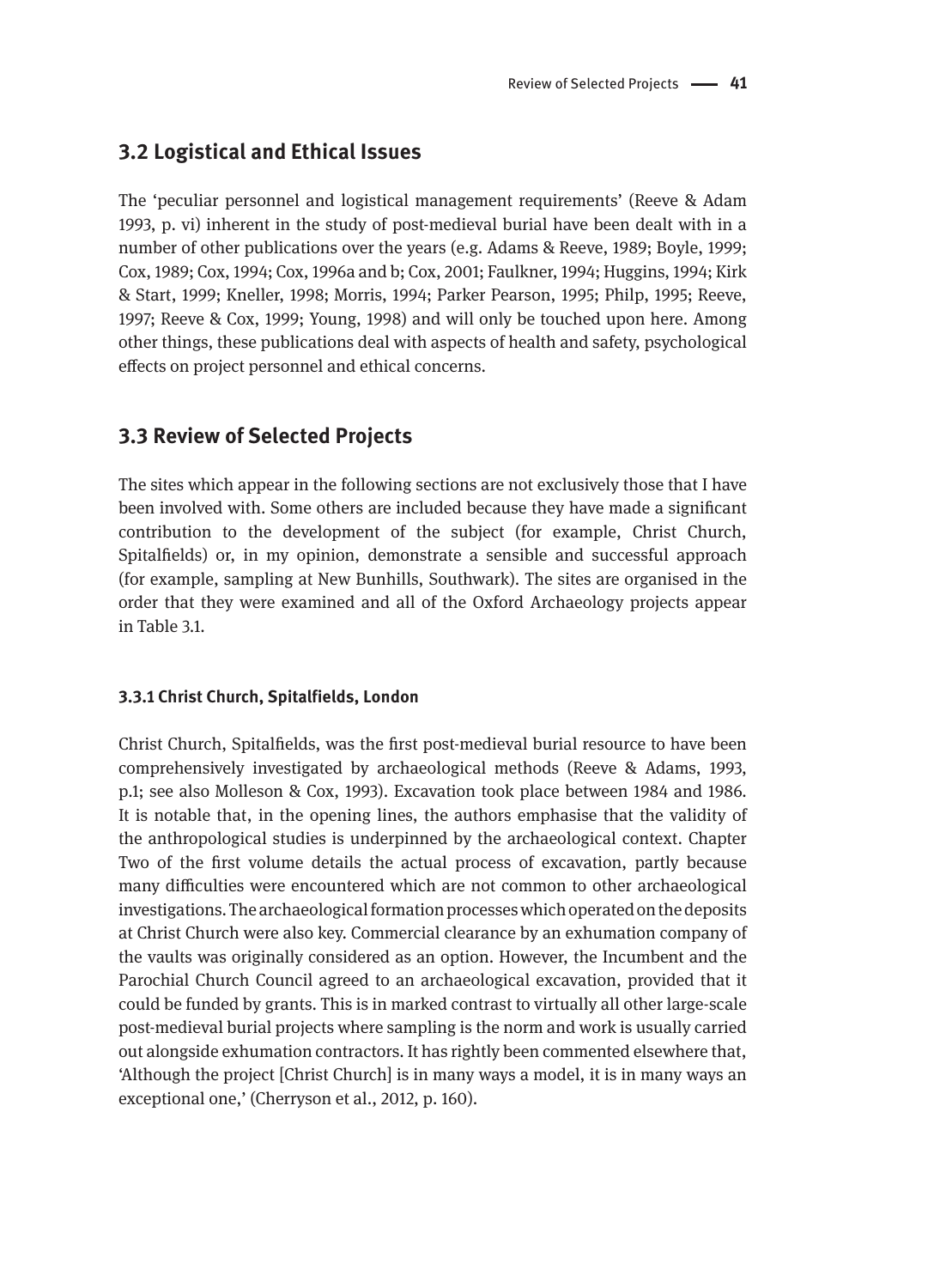| Site name                                                                                                                          | Site type                | Project<br>design | Evaluation    | Excavation <sup>1</sup> | Exhumation    | intervention<br>Type of                                                       | date of burials<br>Approximate            | individuals excavated<br><b>Total number of</b>                                                                                                                                                                                                                                                 | Publication                                                                                   |
|------------------------------------------------------------------------------------------------------------------------------------|--------------------------|-------------------|---------------|-------------------------|---------------|-------------------------------------------------------------------------------|-------------------------------------------|-------------------------------------------------------------------------------------------------------------------------------------------------------------------------------------------------------------------------------------------------------------------------------------------------|-----------------------------------------------------------------------------------------------|
| Sevenoaks, Kent<br>St Nicholas<br>Church,                                                                                          | Church and<br>churchyard | Yes               | $\frac{1}{2}$ | Yes                     | Yes           | partial excavation<br>Full excavation of<br>church interior;<br>of churchyard | ?medieval-1875                            | 450 burials/360<br>skeletons                                                                                                                                                                                                                                                                    | Boyle and Keevill 1998;<br>Oxford Archaeology,<br>Boyle 1999;                                 |
| St Bartholomew's<br>Wolverhampton<br>Church, Penn,                                                                                 | Churchyard Yes           |                   | Yes           | $\frac{1}{2}$           | Yes           | Partial graveyard<br>clearance                                                | ?medieval-1899 <sup>2</sup> 372 skeletons |                                                                                                                                                                                                                                                                                                 | Oxford Archaeology,<br>Boyle 2004                                                             |
| St Luke's Church,<br>Islington, London<br>Old Street,                                                                              | Crypt and<br>graveyard   | Yes               | Yes           | $\frac{1}{2}$           | Yes           | Full crypt and<br>graveyard<br>clearance                                      | 1751-1880                                 | 1053 burials/896<br>skeletons                                                                                                                                                                                                                                                                   | 2005, www.academia.<br>Oxford Archaeology,<br>2004; Boyle et al.,<br>Bradley and Boyle<br>edu |
| Greenwich,<br>Royal Naval<br>Hospital,<br>London                                                                                   | Cemetery                 | Yes               | Yes           | Yes                     | $\frac{1}{2}$ | Partial excavation<br>of cemetery                                             | 1749-1857                                 | 107 skeletons                                                                                                                                                                                                                                                                                   | Oxford Archaeology,<br>Boston et al., 2008                                                    |
| Bloomsbury,<br>St George's<br>Church,<br>London                                                                                    | Crypt                    | Yes               | $\frac{1}{2}$ | $\frac{1}{2}$           | Yes           | clearance<br>Full crypt                                                       | 1804-1856                                 | 781 burials/111 skeletons Boston et al., 2009,                                                                                                                                                                                                                                                  | Oxford Archaeology,<br>www.academia.edu                                                       |
| Swinton, Greater<br>Manchester                                                                                                     | Churchyard Yes           |                   | Yes           | Yes                     | $\frac{1}{2}$ | excavation and<br>Archaeological<br>exhumation <sup>3</sup>                   | 1863-1962                                 | 112 discrete articulated<br>skeletons <sup>4</sup>                                                                                                                                                                                                                                              | analysis ongoing (brief<br>note in Gibson 2014,<br>Oxford Archaeology,<br>15                  |
| Radcliffe Infirmary, Hospital<br>Oxford                                                                                            | cemetery                 | Yes               | Yes           | Yes                     | $\frac{1}{2}$ | Excavation                                                                    | 1770-1885                                 | skeletons, 23 articulated analysis ongoing, (brief<br>bone from 5 charnel pits<br>360 discrete articulated<br>limbs, disarticulated                                                                                                                                                             | note in Gibson 2014,<br>Oxford Archaeology,<br>16).                                           |
| A small number of 20 <sup>th</sup> century burials were removed solely by exhumation contractors.<br>The exhumed remains comprised |                          |                   |               |                         |               |                                                                               |                                           | I all those that were not fully skeletonised; that were in sealed, intact coffins, whether wood, lead or any other such material; that were<br>Here the term excavation is used to refer to traditional archaeological excavation which is carried out independently of any exhumation process. |                                                                                               |

Table 3.1: Summary of sites examined by Oxford Archaeology and mentioned in text. **Table 3.1:** Summary of sites examined by Oxford Archaeology and mentioned in text.

3 Ine exnumea remains comprised au triose mat were not rully skeletonised; triat were in sealed, intact comins, whether wood, lead or any other succi material; that were<br>ancestors of family members who had specifically remains were removed and reburied by exhumation contractors (Peter Mitchell Associates). 4 Total does not include exhumed remains.

ancestors of family members who had specifically requested that no analysis be carried out; that could be definitely identified as having been interred after 1900. All such

42 **-** Approaches to Post-medieval Burial in England: Past and Present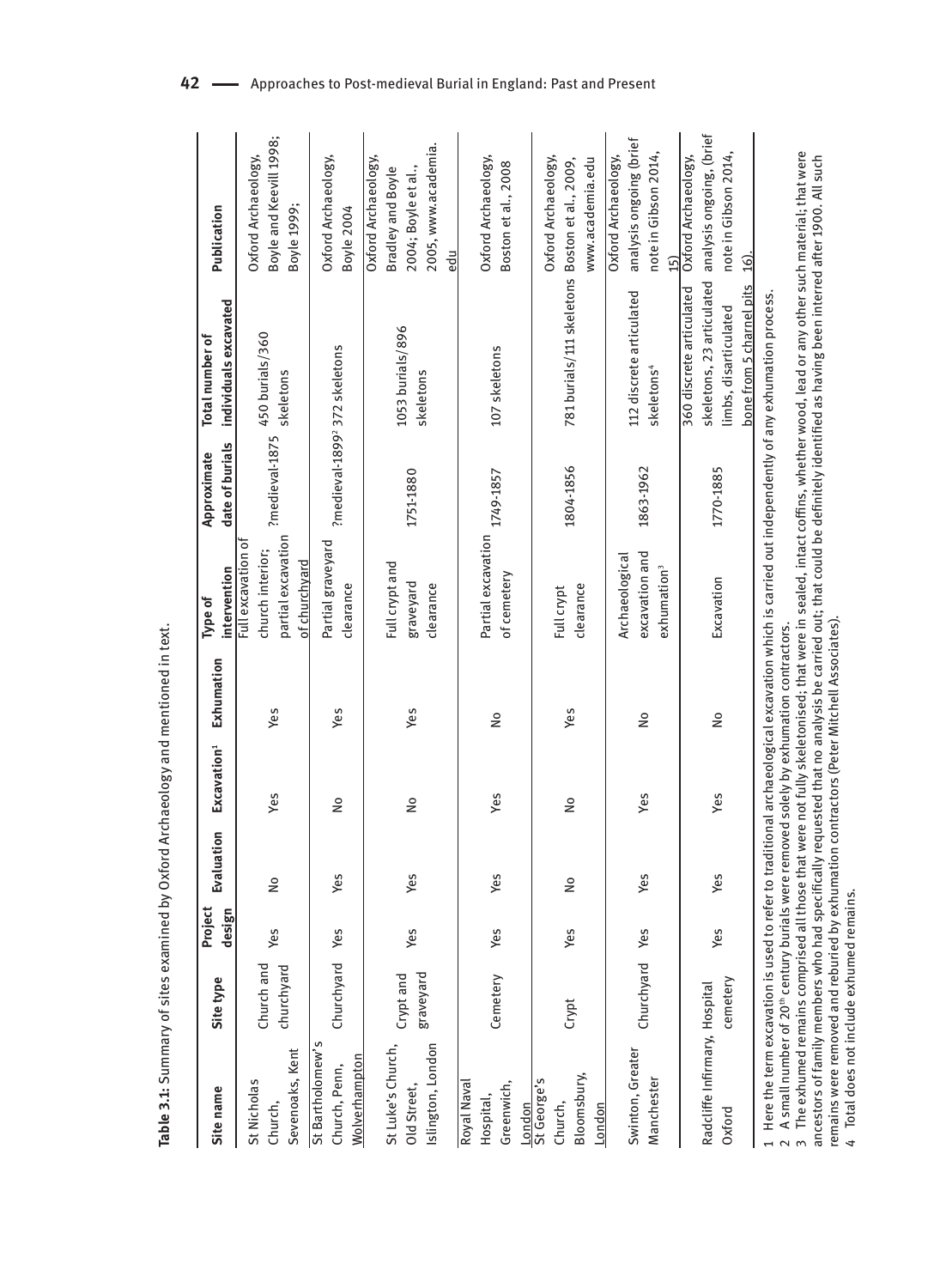## **3.3.2 St Nicholas' Church Sevenoaks, Kent**

My first involvement with post-medieval burial was at St Nicholas' Church in 1993. The Parochial Church Council's (PCC) project at St Nicholas, Sevenoaks, *Building for the Gospel*, planned to create a suite of parish rooms as an undercroft below the existing floor levels. This involved excavation of the space below the floor to a depth of *c* 4m thereby destroying all archaeological deposits within the medieval parish church (Boyle & Keevill, 1998, 85). St Nicholas first appears in documentary sources in the *Textus Roffensis<sup>2</sup>* of 1122 and, not surprisingly, the main thrust of the excavation was aimed at recovering evidence of the earliest church structure which was potentially pre-Conquest, and tracing its development through time*.* 

'The study of the resulting human remains and coffin fittings, particularly of the post-medieval period was always seen as an issue of lower priority' (1998, p. 86).

It was clear that burial had occurred throughout the medieval and post-medieval periods, though to all intents and purposes (and in accordance with the project brief) post-medieval, and in particular, 18<sup>th</sup> and 19<sup>th</sup> century burials, were not considered to be archaeologically significant. It was decided that they should be removed by a professional clearance company while the archaeological excavation progressed.

During excavation logistical issues meant that archaeologists had to work alongside exhumation contractors (a clear precursor to the more common working practices of today). Although the PCC was initially reluctant to allow archaeological removal of coffin furniture once it was discovered that the intended method of coffin removal involved opening and removing their contents, it was agreed that coffin furniture should be removed and archaeologically recorded. OAU staff felt that the method of removal employed by the exhumation contractors was morally questionable (Boyle, 1999) and, on a more practical level, involved considerable destruction of potential archaeological information. There would be strong opposition today from many parties to the opening of sealed coffins. The speed and methods employed during this process and the depth at which several of the coffins lay necessitated rapid recording and implementation of a sampling strategy.

The original specification required that the human remains be assessed and recorded on site by an osteologist as excavation proceeded. Only basic skeletal data was recorded at this stage, including preservation and completeness, age, sex, stature and potential for future detailed analysis. It was a further condition of the specification that the skeletal remains would receive long-term storage in an ossuary to be provided by the PCC and would therefore be available for detailed analysis in the future. The recording of metrical, non-metrical, dental data and pathology was

**<sup>2</sup>** The *Textus Roffensis* is a medieval manuscript which contains among other things, two pre-Conquest and pre-Domesday Book lists of Kent parishes and copies of the earliest English law codes to survive. http://cityark.medway.gov.uk/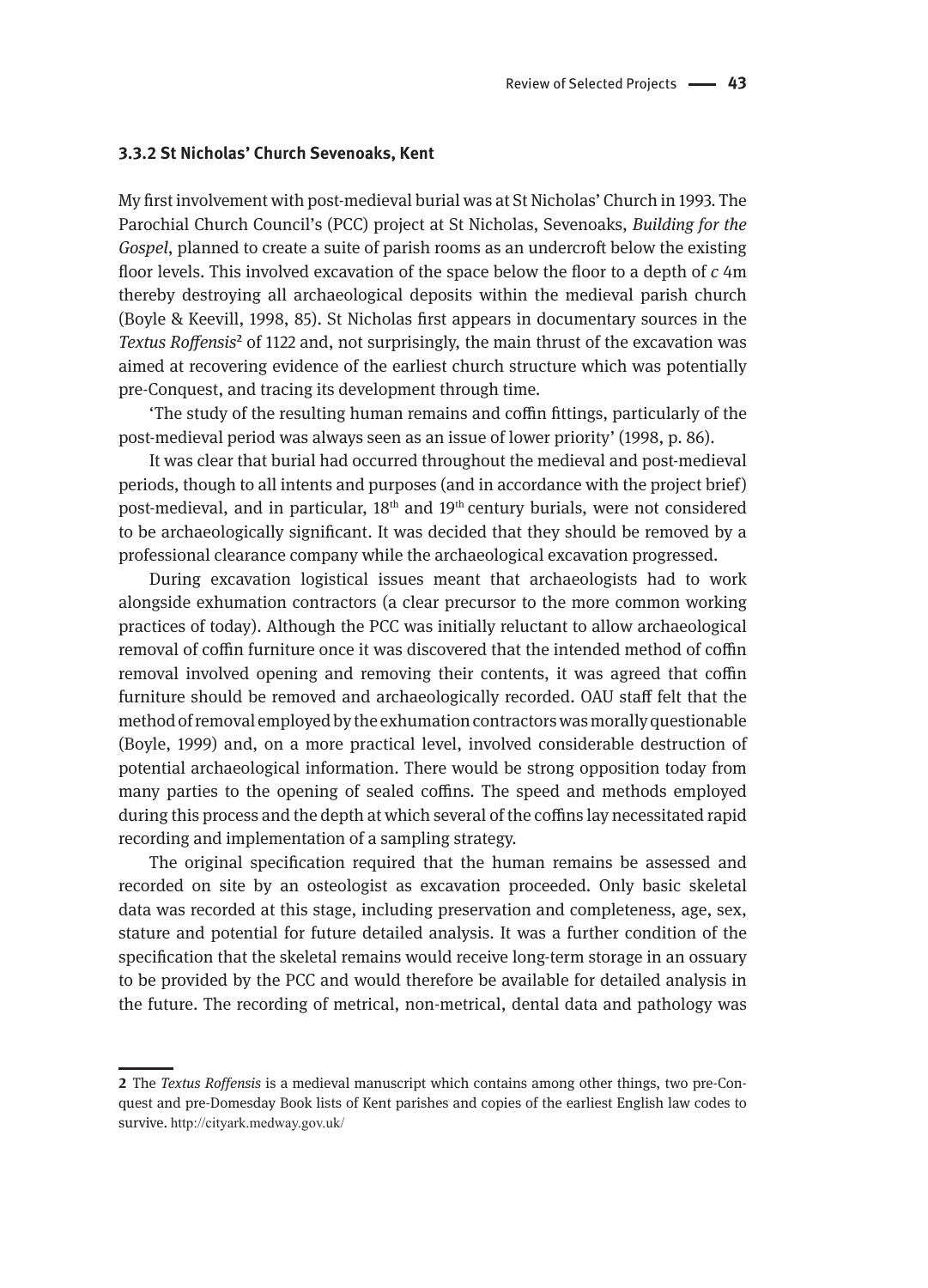to be undertaken only following MAP-2 style assessment (English Heritage, 1991) and the selection of individuals or groups of skeletons. It was envisaged that where individuals of particular significance, either intrinsically or pathologically, required more detailed analysis, special provision would have to be made. The major problems inherent in what later became described as low-resolution recording are in relation to the calculation of completeness and prevalence of a trait or condition. In the initial stages of excavation the requirements for the basic recording of skeletal data were complied with. However, as the policy of the PCC on reburial and retention was revised during the excavation a decision was taken to increase the level of recording as far as possible to incorporate pathology, dental data and selected metric measurements. The definition of long-term storage was to become a significant issue: the archaeologists believed it meant permanent storage while the PCC saw it as a short- to medium-term alternative to permanent storage. In the event an ossuary for long-term storage was not provided.

The project brief was written before the publication of Christ Church and at the time it was by no means widely accepted that post-medieval burials were of particular archaeological interest. A considerable financial investment is necessary to cover aspects of conservation, analysis and storage of both skeletal remains and coffin fittings. The excavation at St Nicholas has not been fully published and the archive has not been deposited. It is regrettable that the entire assemblage of human remains was reburied in the churchyard at the request of the PCC some years ago in spite of the fact that an osteological report was never completed.

The detailed examination of a single individual with significant dentistry serves to highlight the unrealised potential of much of the assemblage (Cox et al., 2000). Nonetheless, the absence of a research agenda specific to post-medieval burial was a crucial factor in the final outcome of the project. Ultimately the attempt to fully record all the material archaeologically meant that there was very little money left for full analysis and publication. At the time both I and other team members questioned whether or not it is reasonable to expect the developer (often a PCC) to pay for full analysis of such material and in particular the cost of long-term storage of the archive in a museum (Boyle & Keevill 1998, p. 94).

It is easy now to be highly critical of the project and indeed many were (for a clearer idea of prevailing views at the time, see Cox 1994; Faulkner 1994; Huggins 1994; Morris 1994; Parker Pearson 1995; Philp 1995). Ten years later a far greater controversy raged over the burial ground at St Pancras (see below).

# **3.3.3 St Bartholomew's Church, Penn, Wolverhampton**

Oxford Archaeology carried out an evaluation of this churchyard in 1994 in advance of the construction of an extension which would impact on a substantial area of 720 square metres. On the basis of the evaluation it was estimated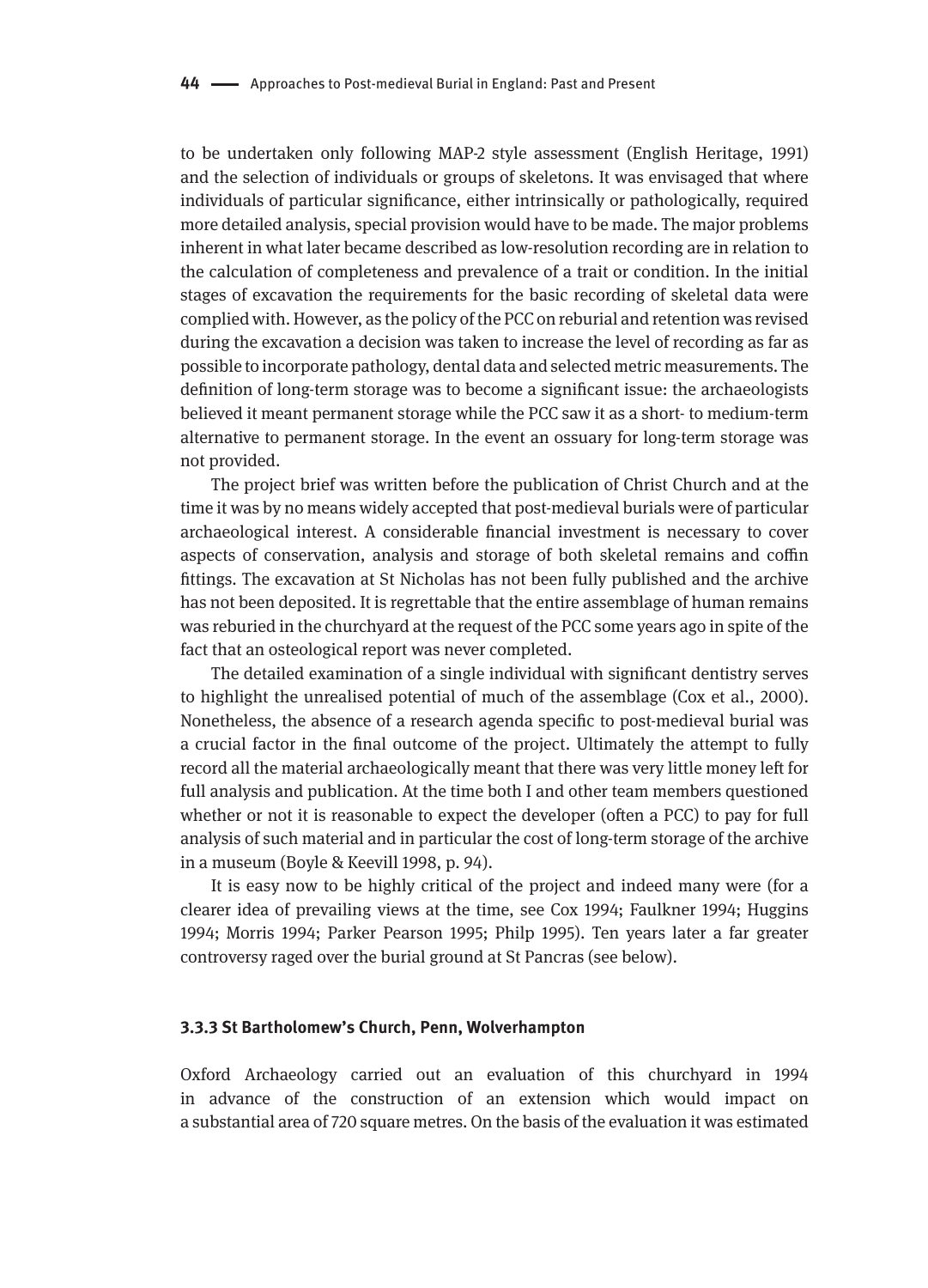that the proposed development area was likely to contain anything from 250-500 burials and an unknown number of burial vaults. Initially it was hoped that further work would comprise detailed excavation of the cemetery combined with similarly detailed osteological analysis. With this in mind the Oxford Archaeological Unit submitted a Written Scheme of Investigation in 1998. By this stage the Parochial Church Council had retained an archaeological consultant, so a very detailed WSI was written in response to a similarly detailed Archaeological Brief. The WSI had outlined a system of osteological recording which comprised both high and low resolution analysis of skeletal remains3. After much negotiation between all interested parties it became apparent that, primarily for financial reasons, the PCC was unable to proceed in this manner. Ultimately the work consisted of an archaeological watching brief combined with low resolution osteological recording. This took place entirely on site over an eight week period alongside a company of exhumation contractors. Two archaeologists were present, one of whom was responsible for osteological recording, while the other dealt with the recording of stratigraphy, coffins and associated fittings etc. This was supplemented by short periods spent on site by myself and regular meetings with the Archaeological Consultant. From the outset I had serious reservations about how the proposed methodology would actually work in practice, and what, if any, archaeological and osteological information might be retrieved. However, it was clear by this stage that the level of archaeological input which I had originally outlined was certainly not going to go ahead. My reservations led me to consider my original justification for detailed recording at great length (see Boyle 2004 for a detailed discussion). Perhaps most pertinently it was a condition of the Church of England Faculty that human remains, coffins and coffin fittings were not to be removed under any circumstance. A total of 368 contexts were assigned. The full range of possible remains was encountered. There were seven large brick built vaults, four brick-built single shaft vaults, 14 lead coffins, 131 wooden ones and the remaining 212 were buried in earth-cut graves, presumably originally in shrouds. A number of these may well be late medieval in date although no dating evidence was recovered. Contrary to initial expectations it *was* possible to recover useful and interesting information relating to the 18th- and 19th-century population of the town (Boyle 2004).

**<sup>3</sup>** The high-resolution sample consisted of named individuals and those with unusual pathology, evidence of surgical or dental intervention and exceptionally good preservation. Low-resolution skeletal recording included a skeletal and dental inventory, age and sex assessments, gross pathological observations, and basic metrical recording for use in the determination of stature and sex. The highresolution sample was subject to the same recording criteria with the addition of detailed descriptions of pathological manifestations and differential diagnosis, additional metrical recording, and a study of non-metric traits.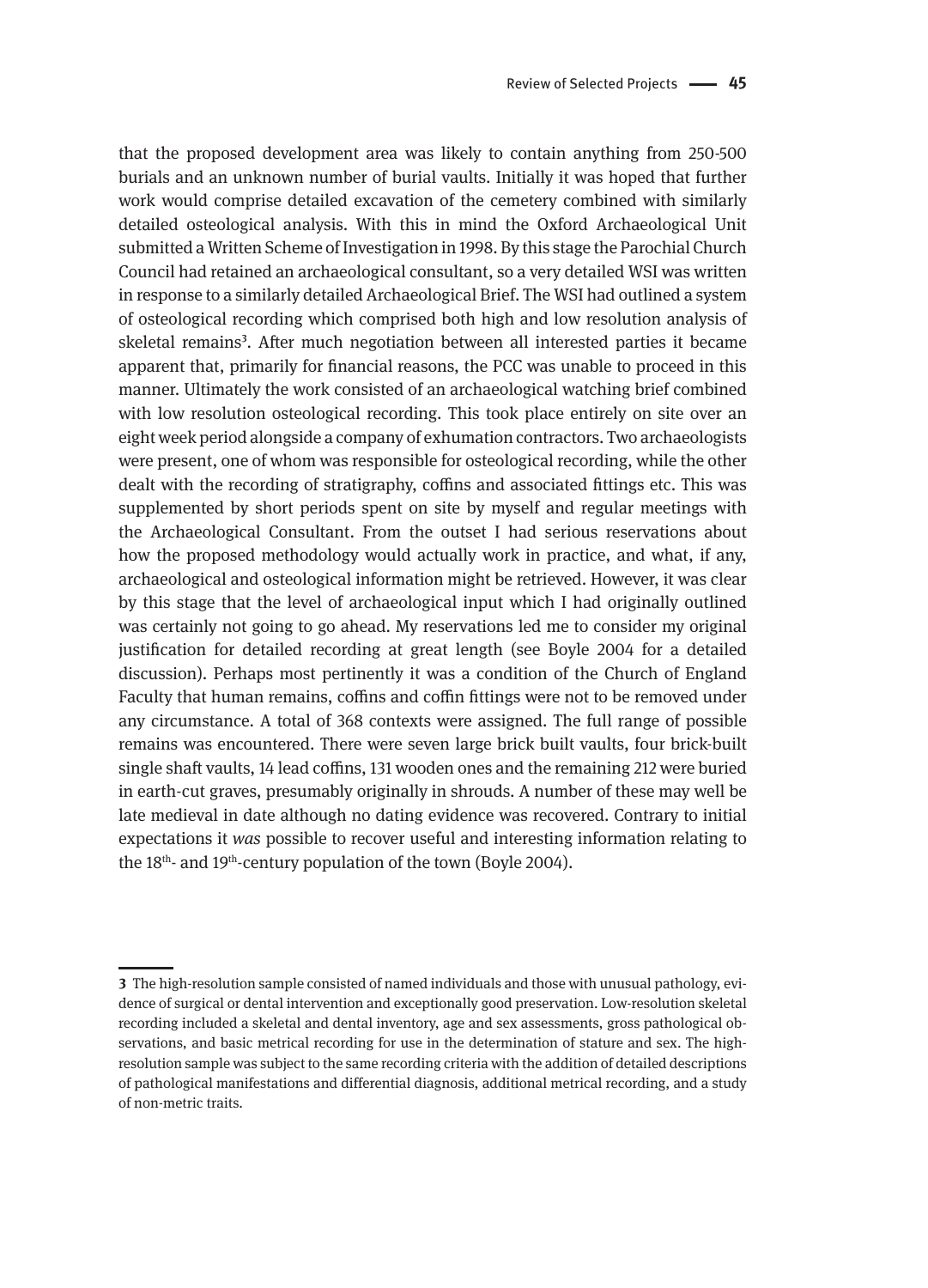## **3.3.4 St Luke's Church, Old Street, Islington, London**

In 2000 work at the Grade 1 listed Hawksmoor church took place in advance of construction and refurbishment work to provide new educational and rehearsal facilities for the London Symphony Orchestra. When work started the church was a disused roofless structure surrounded by a graveyard. Oxford Archaeology was employed to work as sub-contractors alongside Necropolis (a firm of undertakers and commercial exhumation operatives) for the duration of the work. Working conditions were difficult: it was extremely wet, leading to instability of sections in the graveyard; the structure of the disused church and crypt below was unstable and had to be supported (Bradley and Boyle, 2004).

The work comprised recording of funerary architecture, and the crypt structure along with exhumation of all the burials in the crypt and graveyard. A total of 1053 burials ranging in date from 1751-1880 were archaeologically recorded. Osteological analysis was largely undertaken on site and completed in Oxford. The skeletal sample of 896 was divided into high- and low-resolution samples (see above). The high resolution sample comprised 241 named individuals who were osteologically recorded in full. The remainder were unnamed individuals; for this group basic demographic information was recovered, stature was calculated where possible, a detailed dental record was compiled and pathology recorded where seen.

For reasons of decency the Church Diocesan Fund had stipulated that sealed coffins should not be opened but instead should be removed for reburial. The entire assemblage of individuals was reburied along with coffin remains and associated fittings at Leatherhead Cemetery in 2001.

The main aim of the archaeological work at St Luke's was to record and interpret as much detail as possible within the parameters of a relatively rapid exhumation and re-interment exercise (Boyle et al., 2005). It was believed that the archaeological data would contribute to the history and development of funeral trends and the demography of the population of the crypt. Specific objectives of the archaeological work included the recording of the preservation conditions within the crypt and churchyard, the inscriptions on coffin plates, with recording of the human remains and *limited* sampling of human skeletal remains with biographical data.

#### **3.3.5 Royal Hospital, Greenwich, London**

Archaeological works comprising evaluation, excavation and a series of watching briefs were carried out by Oxford Archaeology between July 1999 and September 2001 in advance of redevelopment. It was estimated that *circa* 20,000 retired seamen marines of the Royal Navy were interred in the Old Burial Ground between 1749 and 1856. A total of 107 skeletons were recovered from 55 graves within the proposed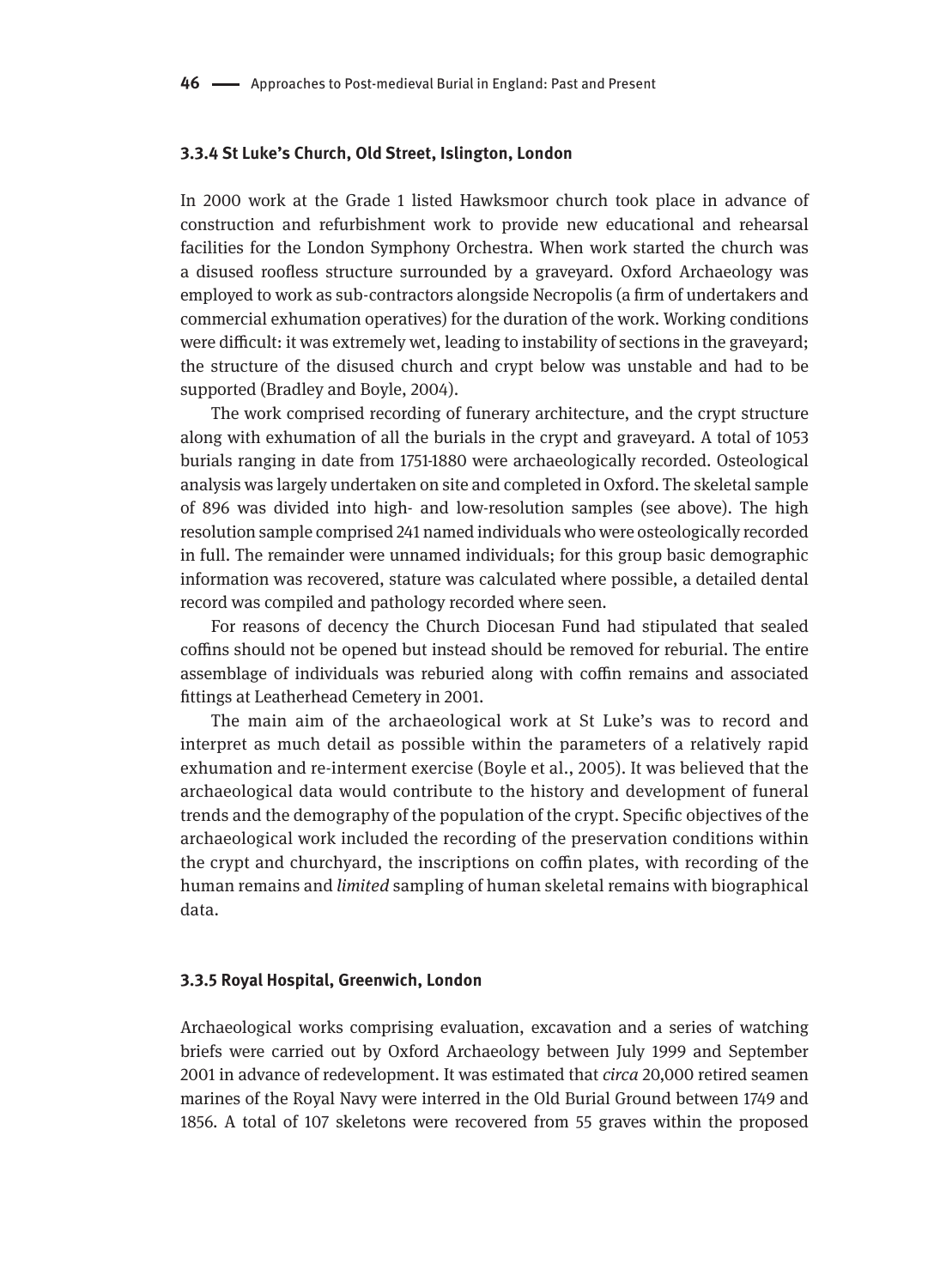footprint. As may be expected, the majority were older adult males, but a small number of women and adolescents were also present. The assemblage was remarkable for the wide range of pathological conditions, amputations and craniotomies. Interest in the social context of the Royal Navy is relatively recent and this assemblage is unique in being the only large group to undergo systematic osteological analysis. A brief report on a far smaller sample from the Royal Hospital Haslar, Gosport was recently published online (Shortland et al., 2008).

The Royal Hospital is rather unusual in the context of this paper in the sense that the project was a very 'traditional' one and followed standard procedures for excavation and recording followed by comprehensive publication. Exhumation contractors were not involved. The assemblage has not been reburied and has given rise to research projects on a variety of topics including cranial trauma and extramasticatory wear (Boston et al., 2008, p. 152).

## **3.3.6 St George's Church, Bloomsbury, London**

St George's church was designed by Hawksmoor and completed in 1731. The project was carried out during 2003 in advance of redevelopment of the crypt. In the first instance Oxford Archaeology were asked to carry out a desk based assessment with the aim of defining the archaeological resource and identifying its potential. The burial registers were consulted as part of this process and it immediately became apparent that no distinction had been made between those buried in the crypt and those buried in the parish graveyard. Furthermore, each of the vaults had been bricked up so at the commencement of work the likely number of burials was a complete unknown. Oxford Archaeology worked as a sub-contractor alongside Burial Ground Services (BGS, a professional exhumation company). Staff at OA had developed a good working relationship with BGS on previous projects (see above) and this was key to the success of the project at St George's Church.

The crypt contained 781 coffins found in seven vaults leading off the central chamber. The number of coffins within each of the seven vaults varied from 69 in vault 1 to as many as 139 in vault 7. All 781 coffins were triple-shelled, mostly comprising an upholstered wooden outer case over a lead shell which in turn covered an inner wooden coffin. All coffins and their associated fittings were recorded in full.

The names of 671 individuals were identified from the inscriptions on coffin plates and dated from 1804 to 1856 when the crypt was sealed. Unsurprisingly, documentary research on the named individuals confirmed that the burial population largely represented the wealthy upper class residents of Bloomsbury. Osteological analysis (357 subadults and 157 adults) of 111 skeletons recovered from breeched lead coffins was undertaken on site as work progressed. A total of 72 named individuals were subjected to full osteological analysis while the remaining 39 skeletons received a lower level of analysis. With the benefit of hindsight I would now agree that the entire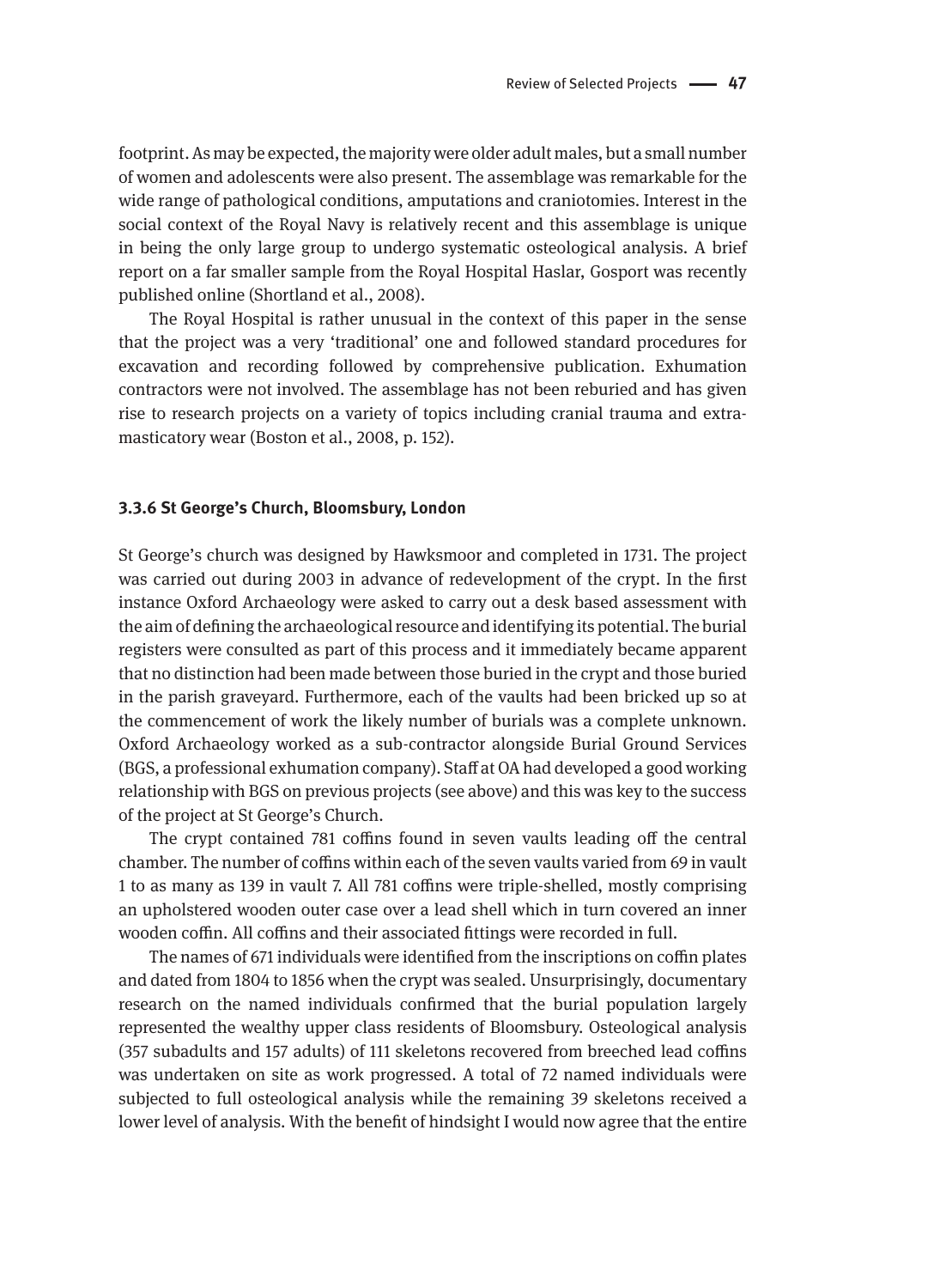assemblage should have been osteologically recorded in full. The same would apply to the assemblages from St Luke's, Islington and St Nicholas, Sevenoaks.

# **3.3.7 St Pancras Old Church Burial Ground**

This project is referred to here because of the controversy that it provoked among the general public and the archaeological community. St Pancras Old Church is often credited with pre-Conquest origins, however, it wasn't until the  $18<sup>th</sup>$  century that substantial enlargement of the churchyard took place (Emery, 2006). It saw very heavy use and was finally closed in 1854. Approximately 7000 burials were exhumed in the 1860s under the supervision of the writer and poet Thomas Hardy when the Midland Railway was constructed. A second partial clearance was required much more recently to make way for the new London terminus for the Channel Tunnel Rail Link. Evaluation was not possible because the railway was operational both above and below ground. The burials were exhumed between February 2002 and June 2003 by Burial Ground Services while Gifford were appointed to carry out a watching brief in partnership with a field team from Pre-Construct Archaeology and specialists from the Museum of London.

From the outset, the archaeologists were working in what could only be described as extremely challenging circumstances due to extended working hours, poor lighting, access restrictions and availability of only limited space, all of which severely impacted recovery of archaeological data from a very intensively used cemetery. In order to mitigate these difficulties two small areas at the southern end of the cemetery were set aside for detailed archaeological recording, resulting in the controlled excavation of 83 skeletons combined with stratigraphic recording and definition of coffins. This attempt at compromise became unsustainable and for two days exhumation continued without archaeological monitoring. Amidst serious concerns raised by many interested parties including the Church of England, the Council for British Archaeology and Rescue, the process was halted and a new system of working was proposed. All excavation and lifting of human remains was to be carried out by exhumation operatives, there was to be no cleaning of coffins or their contents and archaeologists were to make their records from the trench edges. In response to the criticism from archaeologists that this would make creation of a meaningful record virtually impossible the system of working was again adjusted to allow for threedimensional recording of coffins, which required the presence of archaeologists in the excavation area. This resulted in the recording of more than 1300 burials. The archaeological watching brief and the exhumation process were made much easier by this workable methodology. It has been argued (Emery, 2006) that the project is an excellent example of the hard decisions that archaeologists must sometimes make within a large and fast-moving project and how a clear understanding at an early stage of exactly what information is required for meaningful analysis is crucial (e.g.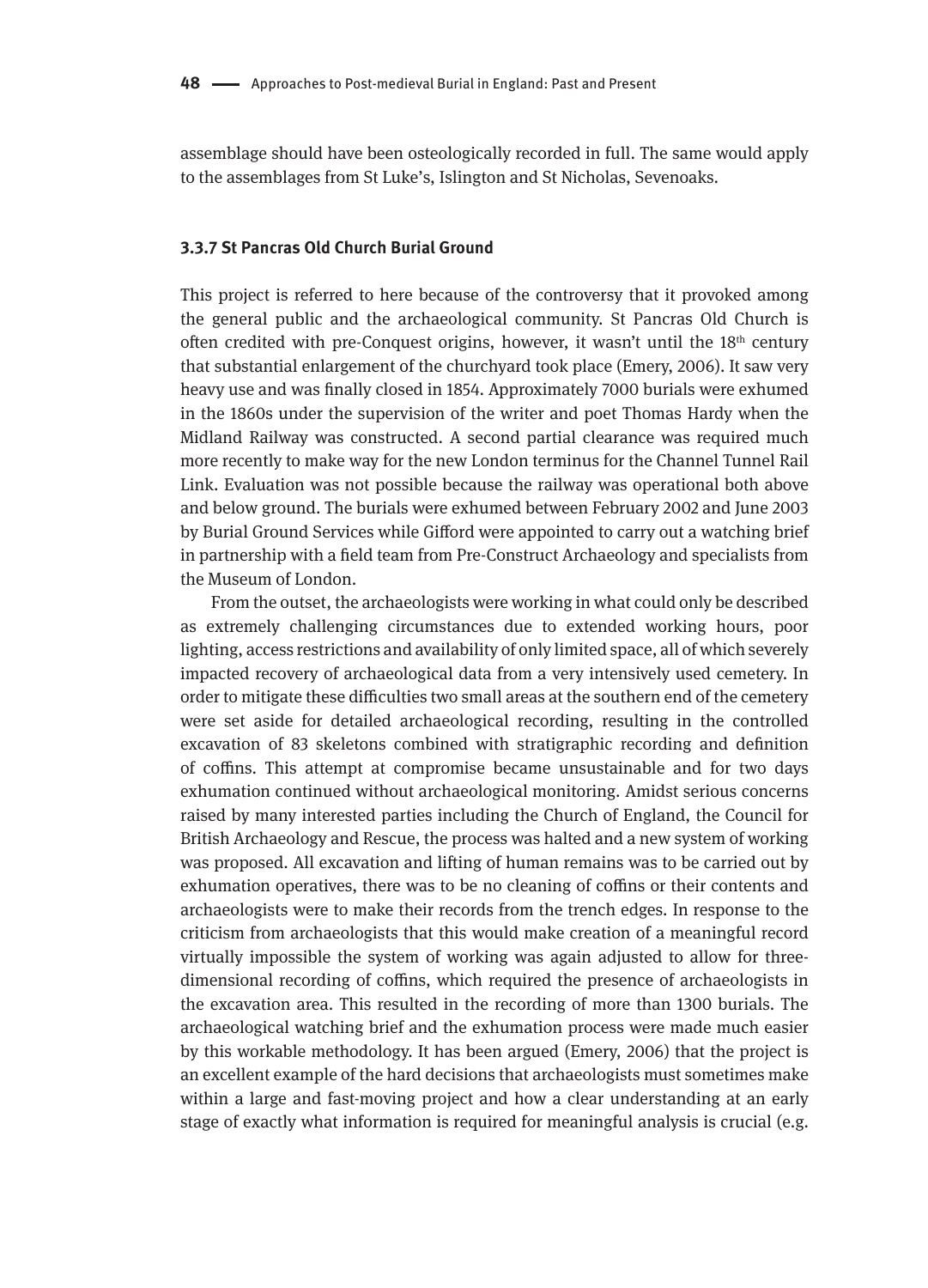three-dimensional recording). A productive outcome was in part due to the clarity of the archaeologists during discussion with the developers about which aspects of recording were most important to them.

The recent weighty publication (Emery and Wooldridge, 2011) is a good illustration of how productive the outcome was. It focuses on the southernmost 'Third Ground', where 1383 burials were recorded archaeologically. Analysis included reconstruction of coffin stack sequences within known burial rows, innovatively illustrated in 3D. A sample of 715 burials were osteologically analysed in full. This is an important sample as it comes from a graveyard rather from a crypt. Analysis revealed a heterogeneous population buried during a time of rapid urbanisation and industrialisation. Preservation of human bone and coffins was exceptional, with inscribed coffin plates linking many burials with biographical detail. Identified individuals include refugees from the French Revolution, most notably three aristocrats and two prelates.

# **3.3.8 New Bunhills Burial Ground, Southwark, London**

New Bunhills was a heavily-used private non-Conformist burial ground excavated by MOLA (Museum of London Archaeology) in 2008 as part of the development of the new Globe Academy. Documentary references suggested that the burial ground was in use from *c* 1821 to 1853 with as many as 33,000 interments taking place (Miles with Connell, 2012, p. xi). A total of 827 wooden coffins were recorded archaeologically allowing comparison of the use of the burial ground, coffin furniture and burial finds with other contemporary cemeteries.

The sampling strategy involved the excavation of a trench measuring 22 m by 12 m which equated to *circa* 9.7% of the cemetery by area although the lower portions of the burial sequence were not excavated because of Health and Safety concerns, particularly over the preservation of soft tissue. The deepest stack comprised 14 coffins. The remainder of the threatened area was cleared by commercial exhumation contractors while archaeological excavation proceeded. A total of 767 skeletons were assessed and a sub-sample of 514 was selected for full osteological analysis. It is noteworthy that the original excavation brief stipulated the recovery of a sample of 500 skeletons after which archaeological excavation would cease (Miles with Connell, 2012, p. 2). However, during excavation this strategy was modified in order to provide a less biased sample and work continued to recover a larger number of skeletons for sub-sampling during osteological assessment. A larger sample was excavated specifically to avoid bias towards the sub-adult remains, which mainly lay uppermost and thus were excavated first (2012*,* p. 60). A three-stage sample selection process was introduced during the on-site assessment phase. This comprised immediate reburial of skeletons which were poorly preserved or less than  $60\%$  complete (n=72) plus those with significant soft tissue surviving  $(n=91)$ , followed by those which were less than 80% complete  $(n=90)$ leaving 514 skeletons which were fully analysed off-site. The authors commented: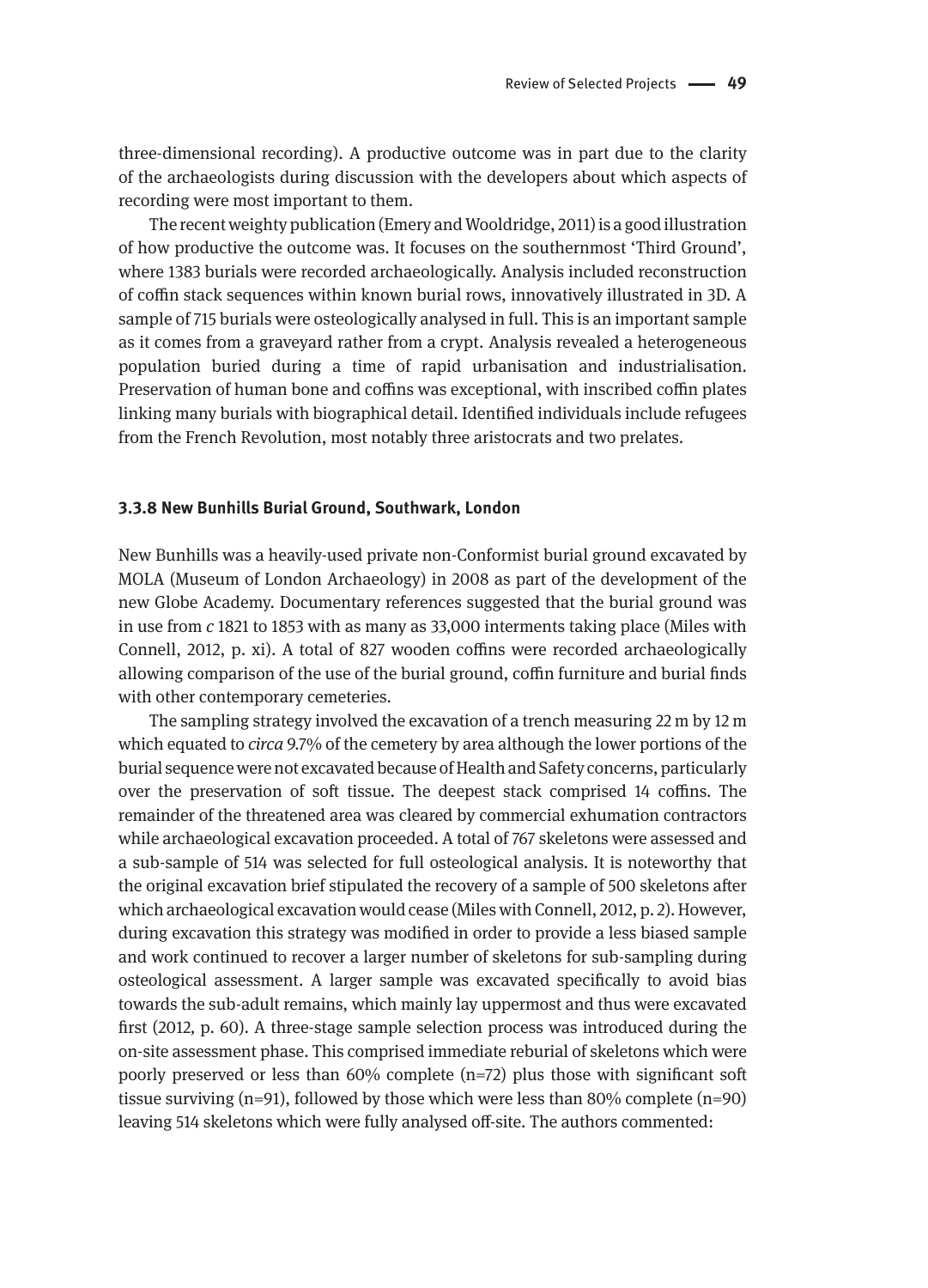**50 •** Approaches to Post-medieval Burial in England: Past and Present

'In any burial ground analysis, targeting the more complete skeletons should ensure that maximum resources are focussed on material that will provide the most comprehensive and accurate data that can be correlated with other datasets.' (Miles with Connell 2012, p. 62).

All burials were excavated individually, bagged and labelled. Each burial was allocated two separate context numbers, one for skeleton and one for coffin. Coffins were planned at 1:20 and levelled; skeletons were described and sketched. In other words the method of recording was standard with the proviso that,

'As with the majority of post-medieval graveyards the grave cuts were not usually identifiable in the general graveyard soil, owing to the continual disturbance it underwent in use, but where they penetrated natural sand and gravels they were numbered, planned and described, although the full burial sequence was recorded only in limited areas of the site.' (Miles with Connell 2012, p. 3).

# **3.4 Advisory Bodies, Guidelines and Research Agendas**

This section considers advisory bodies in England, published guidelines and concludes with research agendas.

# **3.4.1 APABE (Advisory Panel on Archaeological Burial Grounds in England)**

The origins of APABE lie in its previous incarnation as APACBE. The panel was set up in 2005 by English Heritage, the Church of England, and the Ministry of Justice. The function of the panel was to provide advice to professionals on the treatment of archaeological remains from Christian [*sic*] burial grounds. In 2009 English Heritage, the Church of England and the Ministry of Justice, as the three organisations with statutory responsibilities for archaeological burials in England, consulted on a proposal to wind up APACBE, and replace it with a new advisory panel covering *all* burials excavated from archaeological sites in England. The consultation responses received were overwhelmingly in support of this proposal. The new panel, the Advisory Panel on the Archaeology of Burials in England (APABE), held its inaugural meeting in 2010. The panel comprises professionals including archaeologists, osteologists and museum staff. With the exception of representatives from English Heritage, the Church of England and the Ministry of Justice, members are selected for their own personal background and experience rather than as representatives of an organisation. The remit of the panel includes the provision of free casework advice on scientific, legal, ethical and other matters, to professionals who deal with archaeological human remains; support for those involved with human remains in interpreting relevant guidance documents (for example, DCMS, 2005; Mays, 2005) and the provision of new guidance where necessary. To date this includes a guidance note on the archaeology of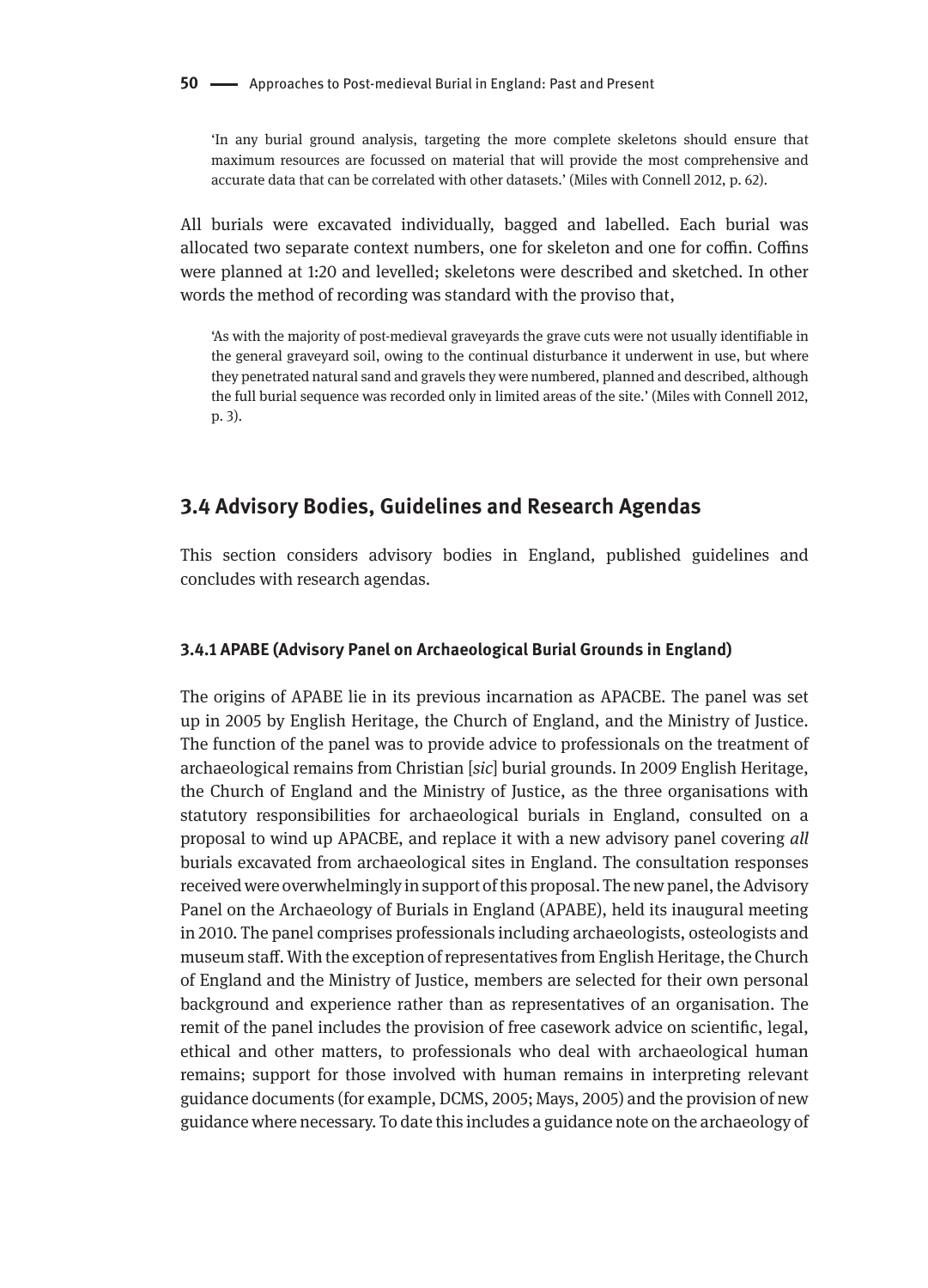burial vaults (ADCA, 2010) and a policy paper on the destructive sampling of human remains (Mays et al., 2013). At the time of writing a guidance note on sampling large cemeteries (Mays et al., forthcoming) is going through a consultation process and will shortly be published. The guidance notes on the archaeology of burial vaults and sampling of large cemeteries are of great importance to the study of post-medieval burial and both are discussed in some detail below.

## **3.4.2 Archaeology of Burial Vaults (ADCA 2010)**

While the existence and significance of medieval burial vaults is acknowledged, the ADCA guidance concentrates on vaults from the period *c* 1650 to 1900. There is now a general acceptance that in legal terms the archaeology of human remains begins 100 years before the present (Human Tissue Act, 2004; Human Tissue Act (Scotland), 2006). However, situations do quite regularly arise where remains less than 100 years old are encountered by archaeologists. Examples include the former Unitarian Chapel and burial ground at Swinton, Greater Manchester (Gibson 2014, pp. 15-16). Oxford Archaeology was involved in the exhumation of 325 burials, a project which was carried out in partnership with an exhumation company, Burial Ground Services. In accordance with the project brief, 205 were taken for immediate reburial either because they post-dated 1900 or living relatives had requested immediate reburial. The remainder were archaeologically excavated and full osteological recording is underway.

In contrast to earlier periods, for post-medieval human remains there are no well-developed archaeological research agendas (national or regional). The authors emphasise the fact that this is a separate sub-discipline of archaeology with specific difficulties and distinct research themes. Difficulties include emotional response, heightened sensitivities (due to the presence of named individuals and the recent date of remains) and hazardous working conditions (confined spaces, the weight of lead coffins and the preservation of soft tissue). These require detailed planning as early as possible, with risk assessments identified as a key element. The ADCA guidelines (2010) state plainly that awareness needs to be raised of the value of vault research, especially among custodians, so there is a presumption of access and analysis when opportunities arise and, equally, that archaeologists and historians need to be precise about likely outcomes and financial implications (ADCA 2010, 4).

There is a section on issues, legislation and good practice (ADCA 2010, 5). Of particular relevance is the reference to a reluctance on the part of parishes or owners of private land to allow the opening of coffins which are still substantially intact, as it is seen as unnecessary and disrespectful. The authors advocate a clearly-staged programme of work backed by a justifiable research strategy which demonstrates to the developer that such work is in the public interest.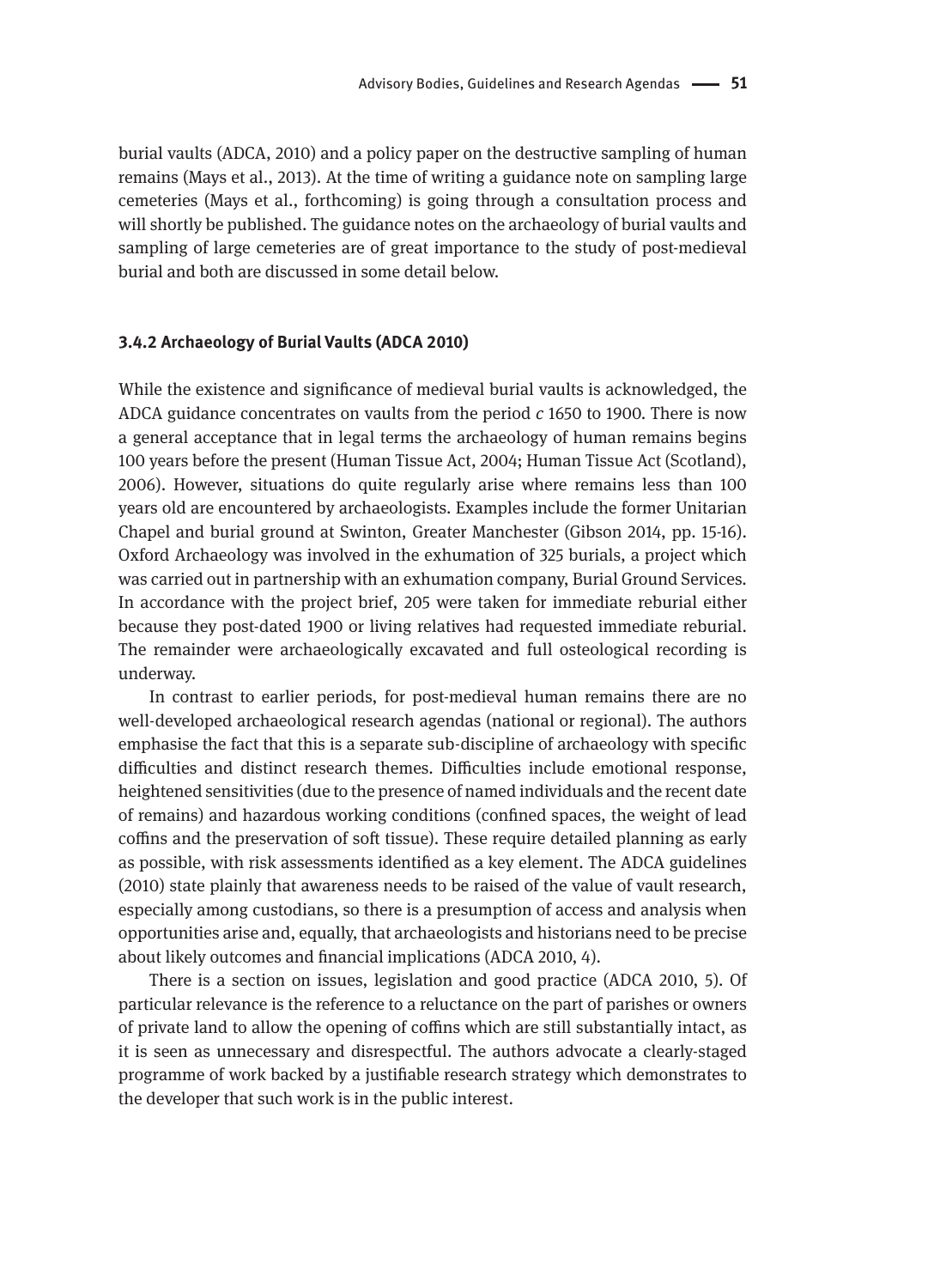The section on archaeological excavation and recording of vaults is brief but useful. A key factor influencing the level of data recovery from vaults is who takes charge of the clearance (see St Pancras above). At best an exhumation contractor will make a record of nameplates, a rough location and number of coffins removed<sup>4</sup>. The process of removal will ultimately cause damage and the loss of valuable data (ADCA 2010, p. 6). The authors recommend that vault excavation should involve several kinds of archaeological recording, including:

- Documentary analysis of all available records relating to the vault prior to fieldwork
- Standing building recording of the vault (see English Heritage, 2006)
- Wooden coffin recording. These can be overlooked and are often fragile and damaged
- Lead coffin recording is the norm for most vaults, before re-interment unopened
- Burial shrouds, clothes and interior fittings of coffins are often recovered from split and damaged coffins in vaults and should also be recorded

Research priorities are defined under a range of headings and subheadings: use of vaults (peopling of vaults, historical demography, medical history, generalist history); human osteology (demography, social standing, living environment, industrialisation, disease and post-mortem practices, socio-economic status, scientific research) (ADCA 2010, pp. 7-10). Carefully considered research themes are needed to ensure that archaeological projects are tightly focussed and proportionate (2010, p.7).

## **3.4.3 Sampling Large Burial Grounds**

At the time of writing a draft paper on sampling large burial grounds has been produced by members of APABE (Mays et al., forthcoming) and is going through a consultation process. All the information in this section derives from that document. The guidance note is primarily directed at those who will be involved with decisionmaking at any stage of a project where large numbers of burials are to be disinterred. It is designed to assist with establishing a suitable approach to their excavation in the context of their significance and the value of the information contained within them. The document is aimed at large burial grounds regardless of archaeological period. However, because most large burial grounds are post-medieval in date, this document is likely to be pertinent most often for post-medieval burial grounds. The position taken in the guidance is that the study of post-medieval burial grounds is

**<sup>4</sup>** At St Bartholomew's, St Luke's and St George's preliminary discussion allowed for the clear definition of a working system whereby the requirements of both the archaeologists and the exhumation contractors could be accommodated.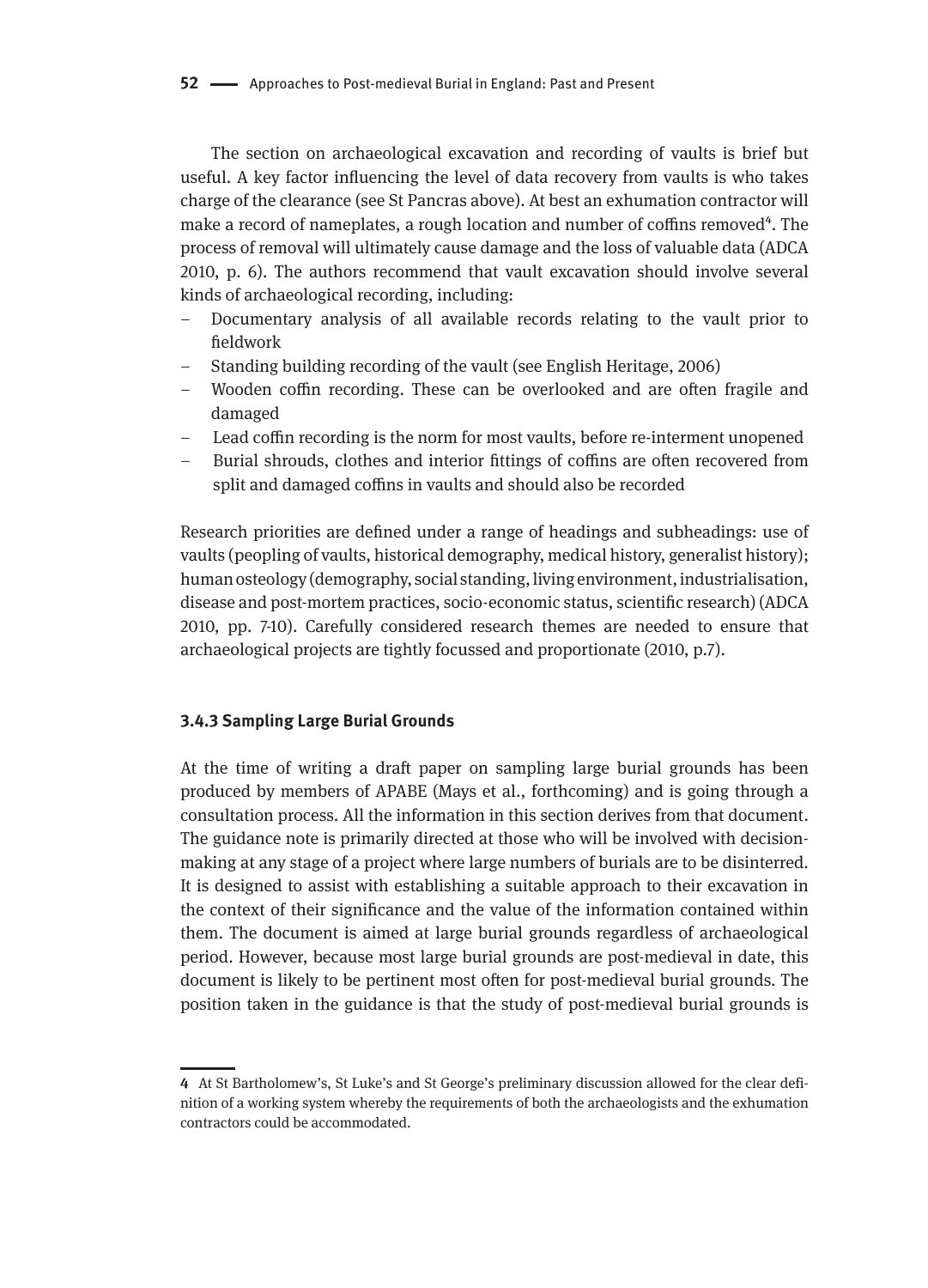potentially of no less value than the analysis of burials from earlier periods, and that the significance of large archaeological assemblages will often be multi-disciplinary and can be considerable.

In some post-medieval cemeteries the number of burials likely to be affected by development may be extremely large  $-$  in the order of tens of thousands. This begs the question of whether it is reasonable for the developer to pay for full excavation and analysis of every burial threatened or whether, instead, some sort of sampling strategy is justified. Although it is argued that the basic premise should be that all burials threatened by a development should be fully excavated and analysed, it is also acknowledged that costs and logistical difficulties may mean that sampling is appropriate in some cases (Mays et al., forthcoming, pp. 2-3). In general terms a large assemblage has greater research value than a small one and the value of the former is discussed in some detail (forthcoming, pp. 3-6).

Logistical and financial considerations are brought into sharp relief by the following statement:

'Calculating at 2014 rates, and using a generally accepted formula (Mays, 2005, p.44), post-excavation analysis of 15,000-20,000 well-preserved skeletons is likely to cost about £2 million, with excavation, publication and archiving costs on top of this. In addition, the excavation, study and long- or short-term storage of skeletal assemblages of this size pose significant logistical problems.' (Mays et al., forthcoming, p. 6).

Nonetheless, it is argued, and rightly, that such practicalities cannot be resolved by recording skeletons on site and rapidly reburying them as working conditions are inadequate, results cannot be checked and material is not available to future researchers. Rapid scanning is also inappropriate (see St Nicholas and St Luke's above) as all four fields of osteological data (skeletal inventory, demographic data, normal variation (metric and non-metric) and pathology data) are fundamental to an adequate osteological report (Mays et al., 2002). Those desiring to pursue a strategy whereby only a sub-sample of burials impacted by a development is excavated archaeologically and/or scientifically studied, need to justify it rigorously on a site by site basis (Mays et al., forthcoming, p.7). Projects should involve desk-based assessments and, if appropriate, evaluation at an early stage in the process.

The authors provide options for sampling which are summarised here. Sampling can be undertaken at the excavation stage (only a subset of the total burials impacted by the development are archaeologically excavated and recovered) or at the postexcavation phase (all burials affected by the development are archaeologically excavated but only a sub-sample are selected at the assessment phase for subsequent analysis). In some cases, a combination of both might be used. Both have their advantages. If sampling occurs at the excavation stage, money will be saved and it is more efficient as all the burials excavated are likely to be analysed. One or more areas could be set aside for full archaeological excavation and recovery of remains, the rest being cleared by an exhumation company (St Pancras) but this can lead to problems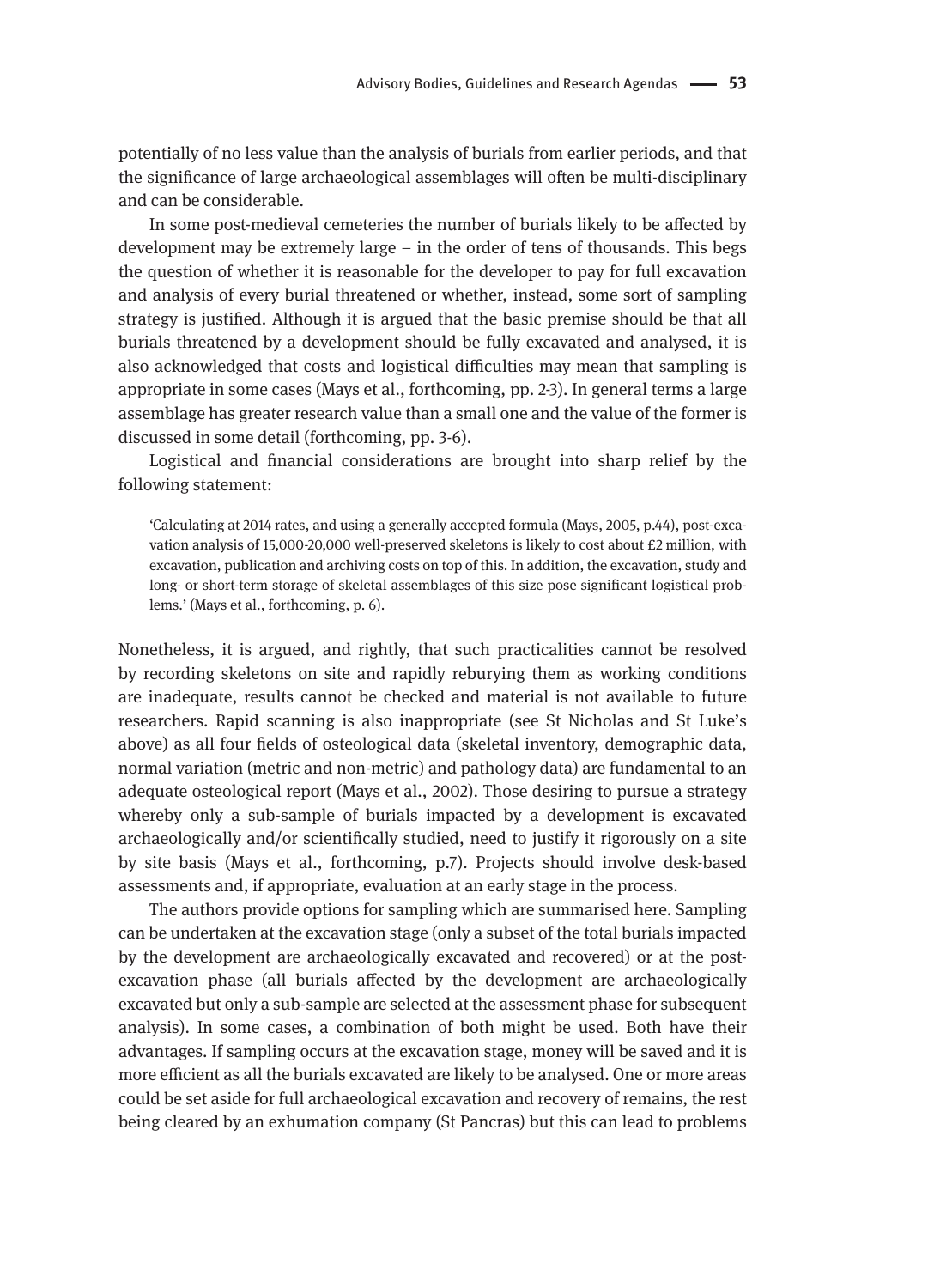of interpretation (there may phasing or zoning by chronological phase). Burials could be selected during excavation according to archaeological factors or the preservation or completeness of remains. For example, only skeletons above some threshold of completeness (for example 25% of the skeleton present) could be selected for further processing and post-excavation study.

It is suggested that selection of burials at the post-excavation phase is more straightforward and often preferable because the stratigraphic sequence will have been established, the full size of the assemblage will be known, and one can readily select burials on the basis of preservation/completeness or archaeological interest. In this way an optimal sampling strategy can more easily be implemented than if one attempts to make sampling decisions on site. Such sampling can easily occur at the post-excavation assessment phase. The selection can be random (no bias but unable to target more osteologically or archaeologically-useful burials), based on osteological information content (preservation and completeness), or based on osteological features of interest (certain pathologies, demographic sub-groups). But selection by demographic subgroup would prevent analysis of the demographic profile of the population; selection according to the presence of pathologies would preclude epidemiological studies of disease frequency, and is not recommended); or selection according to archaeological aspects (such as date, phase, presence of coffin or vault). However, the latter will bias the sample towards the wealthier members of the population, while coffin plates are osteologically useful for testing techniques for determining sex, age at death and other aspects.

#### **3.4.4 Research Agendas**

It is beyond the scope of this brief review to consider research agendas for the study of post-medieval burial in detail so I will conclude with some brief comments on the wider significance of some elements of the resource under a number of sub-headings.

#### *Funerary architecture*

Gravestones are one of the most obvious categories of artefact relating to postmedieval funerary activity. Recent work (Tarlow, 1999; Mytum, 2002) has focussed on how shapes, iconography and text have changed over time. Some gravestones will remain *in situ* while others will have been moved during graveyard re-ordering so, for example, it cannot be assumed that an absence of above-ground memorials equates with the presence of poor parishioners who could not afford to purchase them. Monuments can be linked to particular families and often provide information on place of residence, occupation and social position which it may in turn be possible to link with specific design preferences. Other significant funerary architecture includes table tombs, mort safes, mort houses and ledger stones.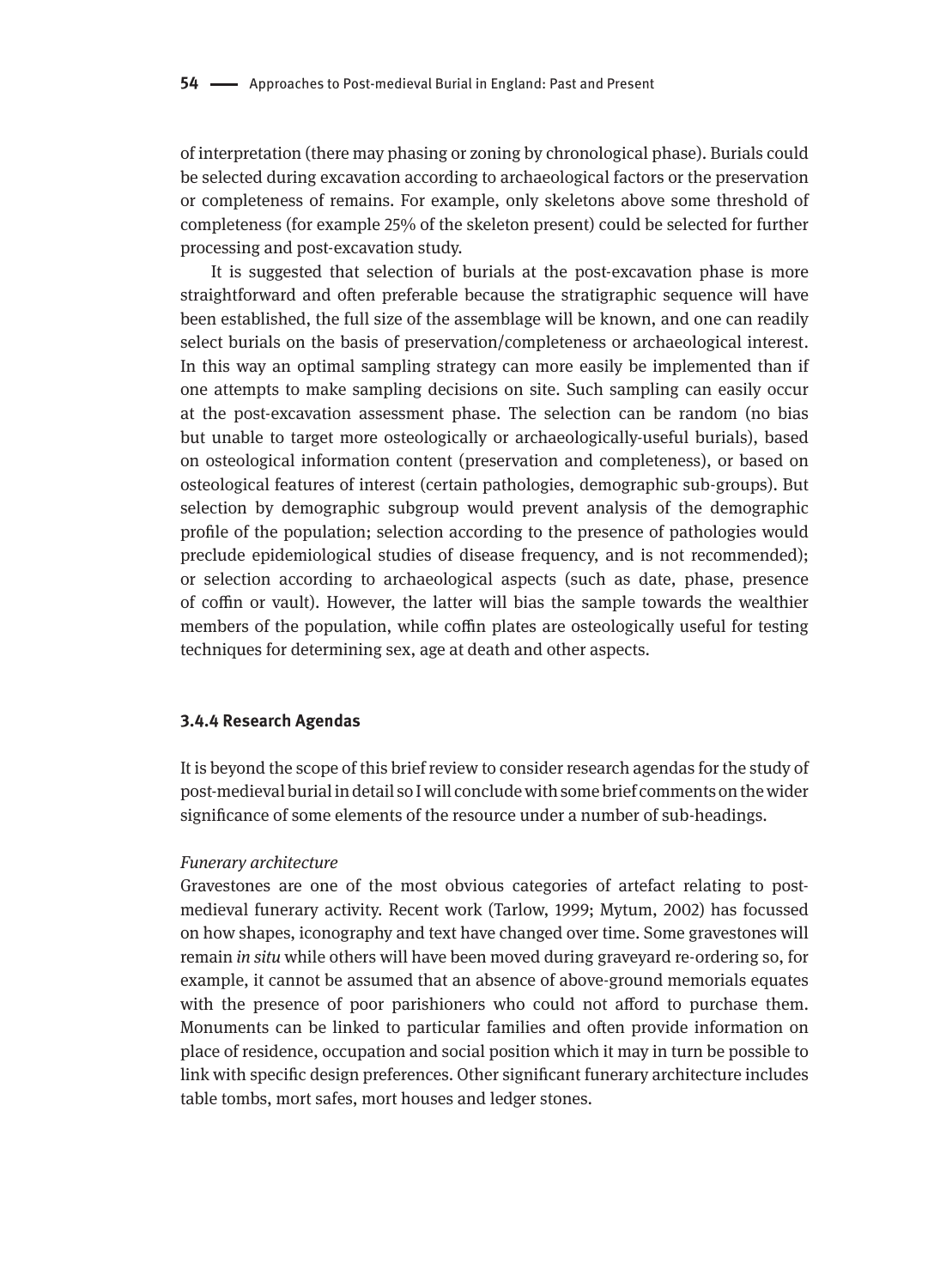## *Graveyard organisation and management*

There is huge scope for discovering more about how different graveyards and crypts were organised and managed over time. Are there concentrations within certain areas of a graveyard, for example, children (this was demonstrated at New Bunhills), poorer parishioners, wealthier parishioners or evidence of family burial plots? Where coffin stacks are revealed do the stacks contain families or unrelated individuals? The vaults at St George's, Bloomsbury, demonstrated that the latter was often the case (Boston et al., 2009)

## *Coffin construction*

The recording of coffins and their associated fittings can contribute to our understanding of the history and development of funeral trends. The team at Oxford Archaeology have been working on a typology of coffin fittings which draws on data from burial grounds and crypts from across the country. The recording of biographical data from coffinplate inscriptions can contribute to the understanding of the demography of a given population. Elements of coffin construction such as form, materials, motifs, decoration, fittings, pillows, mattresses and floral wreaths<sup>5</sup> can all be significant indicators of the social standing, beliefs and identity of an individual. The burial paraphernalia of the wealthy is far better understood than that of the less privileged.

#### *Documentary research*

There is huge scope for documentary research, both independent of and linked to osteological data. Inscriptions on gravestones and burial registers are obvious starting points, though undocumented interments are by no means unheard of.

#### *History of medicine*

A recent study of post-medieval burial devoted a chapter to the use of the dead for medical research (Cherryson et al., 2012). In the 18<sup>th</sup> and 19<sup>th</sup> centuries there was an increasing need for corpses that could be dissected by medical students, and this clearly relates to the history of the development of the medical profession. A named individual from St Luke's, Islington exhibited evidence for a malignant neoplasm and a horizontal craniotomy which had been performed at his death in 1842 (Boston et al., 2005, 180, 233, 251, pl. 5.2). He was not alone: a further three individuals had been subjected to autopsy for less obvious reasons. All four were buried within the crypt in lead-lined coffins and were unlikely to have been executed felons, nor would they have died on the parish in poverty. It is conceivable that their autopsies were performed on the sly. The study of further hospital populations such as those from Greenwich (Boston et al., 2008), Haslar in Gosport (Shortland et al., 2008) and the Radcliffe Infirmary in

**<sup>5</sup>** Floral tributes in the form of wreaths along with herbs including lavender and rosemary were found within coffins at St Nicholas, Sevenoaks.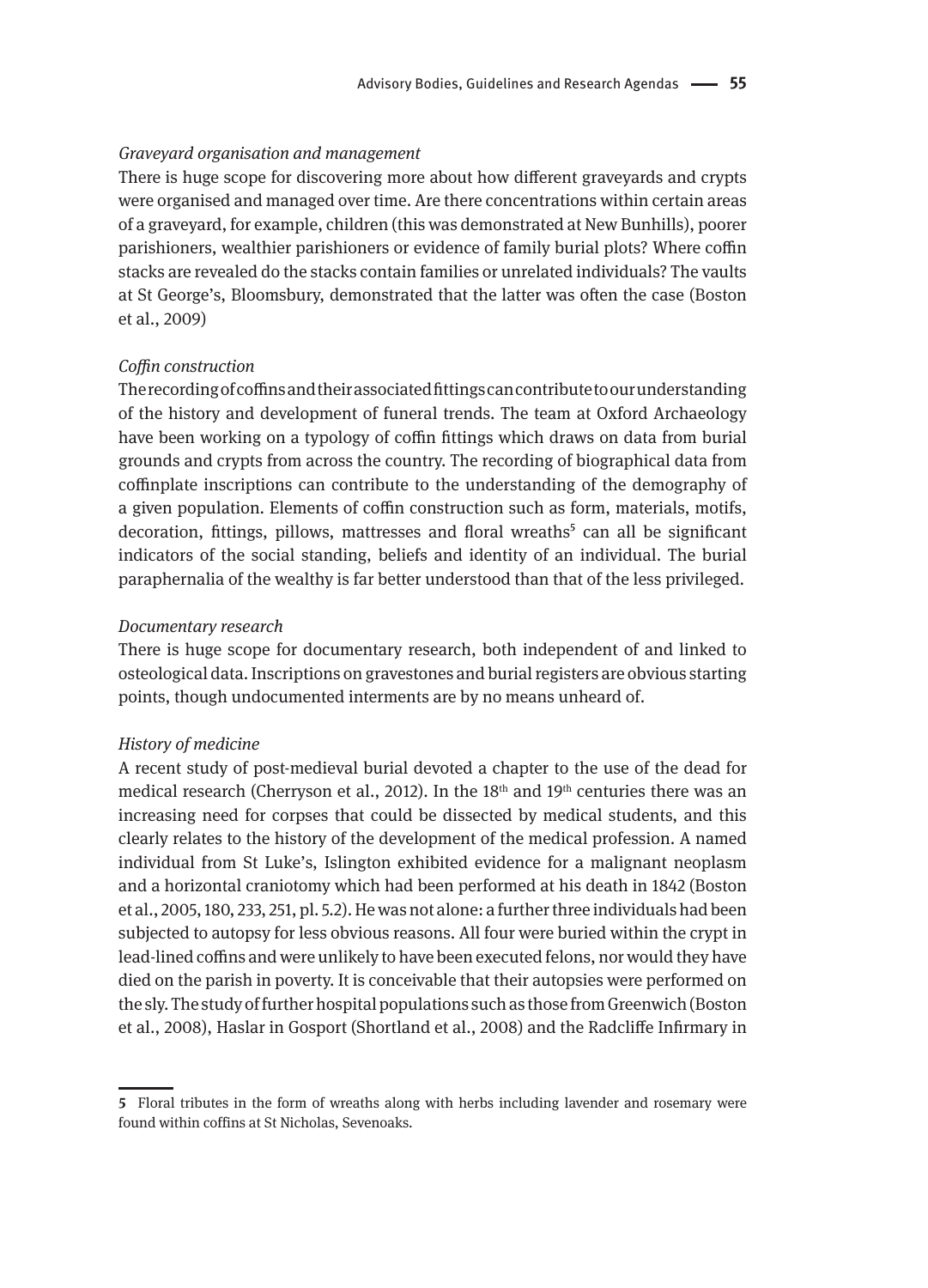Oxford (Gibson 2014, p. 16) is to be strongly recommended. Assessment of the human remains from the Radcliffe Infirmary has identified evidence for medical intervention (for example, trepanation) and post-mortem investigation (for example, craniotomies) but virtually no evidence for anatomisation and dissection. The reason for this is not yet clear.

## *Social stratification and population movement*

As I commented above, much of the work on post-medieval burial grounds has focussed on London and the south-east. So, unsurprisingly there has been limited work on working class populations outside of London. Funerary practices of the postmedieval period and particularly of the Industrial Revolution in the north of England are poorly understood (Brennand, 2006; 2007). More work on such burial groups could potentially provide information on the effects of rapid industrialisation leading to increased urbanisation and population growth combined with inadequate public health measures, poor air and water quality and dangerous working conditions. Further work is also requires on rural communities of the post-medieval period. It has been argued that well-documented post-medieval burial groups would make ideal test cases for the analyses of isotopes as indicators of geographical mobility (Henderson 2008, p. 41).

# **3.5 Final Thoughts**

With the exception of some of the smaller post-medieval burial grounds (for example McCarthy et al., 2012) the vast majority of projects now involve some degree of partnership between professional archaeologists and commercial exhumation companies. This can make sense logistically. Oxford Archaeology has worked as a sub-contractor to an exhumation contractor on a number of projects. Such an arrangement can work successfully according to a detailed project brief with clearly defined working practices which are in place from the outset. This need for detailed project planning at a very early stage has recently been stressed by other authors (ADCA 2010, p. 10; Mays et al., forthcoming, p. 7).

Full recording and excavation of every substantial post-medieval burial ground and crypt is a desirable option but not a realistic one. The skeletal assemblage from St Nicholas was reburied in the churchyard, but the artefacts and paper archive remain in storage at Oxford Archaeology and the results of the work have never been fully published. A full report on St Luke's was produced, and while it was never formally published it is available to download. All the skeletal material and the coffin furniture from both St Luke's and St George's have also been reburied. It has rightly been stated (ADCA, 2010, p. 6) that although a number of vaults have been 'dug', very few have made material available to osteologists and other researchers with some exceptions, for example, St Marylebone, Westminster (Miles et al., 2008).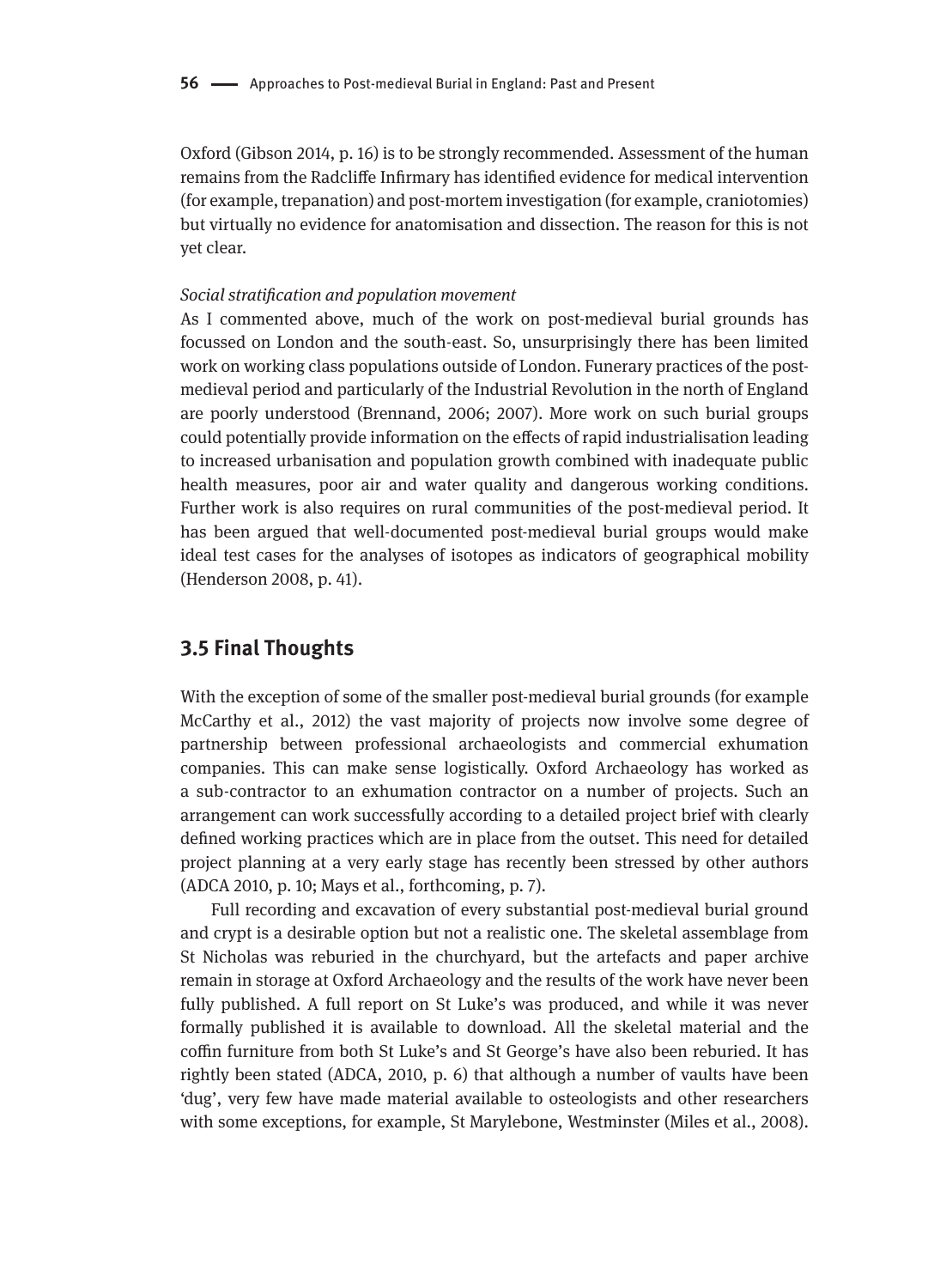Ecclesiastical authorities are likely to be firm in terms of specifying a timetable for reinterment, or at least imposing stringent conditions for long-term curation elsewhere (ADCA, 2010, p. 5). The latter has clear financial implications. It is debatable whether the kind of development carried out at St Nicholas would now take place. Within the Faculty system used by the Church of England, any changes to the consecrated space of a church and its churchyard require a Statement of Significance to be prepared (Mays et al., forthcoming, p. 1). The potential loss of significance needs to be carefully balanced against the social and economic benefits of development.

The paragraph below which refers specifically to post-medieval vaults is equally applicable to post-medieval burial grounds and is a fitting conclusion to this brief personal review.

'Vaults and their contents represent a key component of community heritage; they are the repository of former human beings, former parishioners; they are part of the extant places of worship, and they are significant historical, demographic and archaeological resources capable of making very real additions to our knowledge of past cultural, religious and demographic experience. If there is an overriding reason to empty them [vaults] of their contents, it is important to plan a coherent, meaningful and proportionate response to this to help preserve the knowledge and heritage and other significance for current and future generations. This can be done sensitively and without overwhelming cost through good forward planning and fully justified objectives.' (ADCA, 2010, p. 10).

Huge advances have been made in the field of post-medieval burial archaeology over the last 30 years. I would certainly approach each of the projects I was involved with in a very different way now and I would like to think that I have a clearer understanding of the potential of the resource and the most beneficial archaeological approaches. The recently published guidance (ADCA, 2010) and the soon-to-be published guidance (Mays et al., forthcoming) will make an invaluable contribution to our approaches in the future.

# **References**

- Adams, M. & Reeve, J. (1989). It's a dirty job, but someone's got to do it. In C. Roberts, F. Lee & J. Bintliff (Eds.), *Burial archaeology: Current research, methods and developments (BAR British Series 211)* (pp. 267-274). Oxford: BAR.
- ADCA. (2010). *Archaeology and burial vaults. A guidance note for churches*, ADCA Guidance Note 2. Produced in consultation with APABE.
- Appleby, J. (2014). *British Association for Biological Anthropology and Osteology Annual Review*, http://www.babao.org.uk
- Bashford, L. & Siburn, L. (2007). Excavations at the Quaker burial ground, Kingston-upon-Thames. *Post-medieval Archaeology,* 41, 100-54.
- Boston, C., Boyle, A. & Witkin, A. (2009). *'In the vaults beneath': archaeological recording at St George's Church, Bloomsbury*. Oxford: Oxford Archaeology.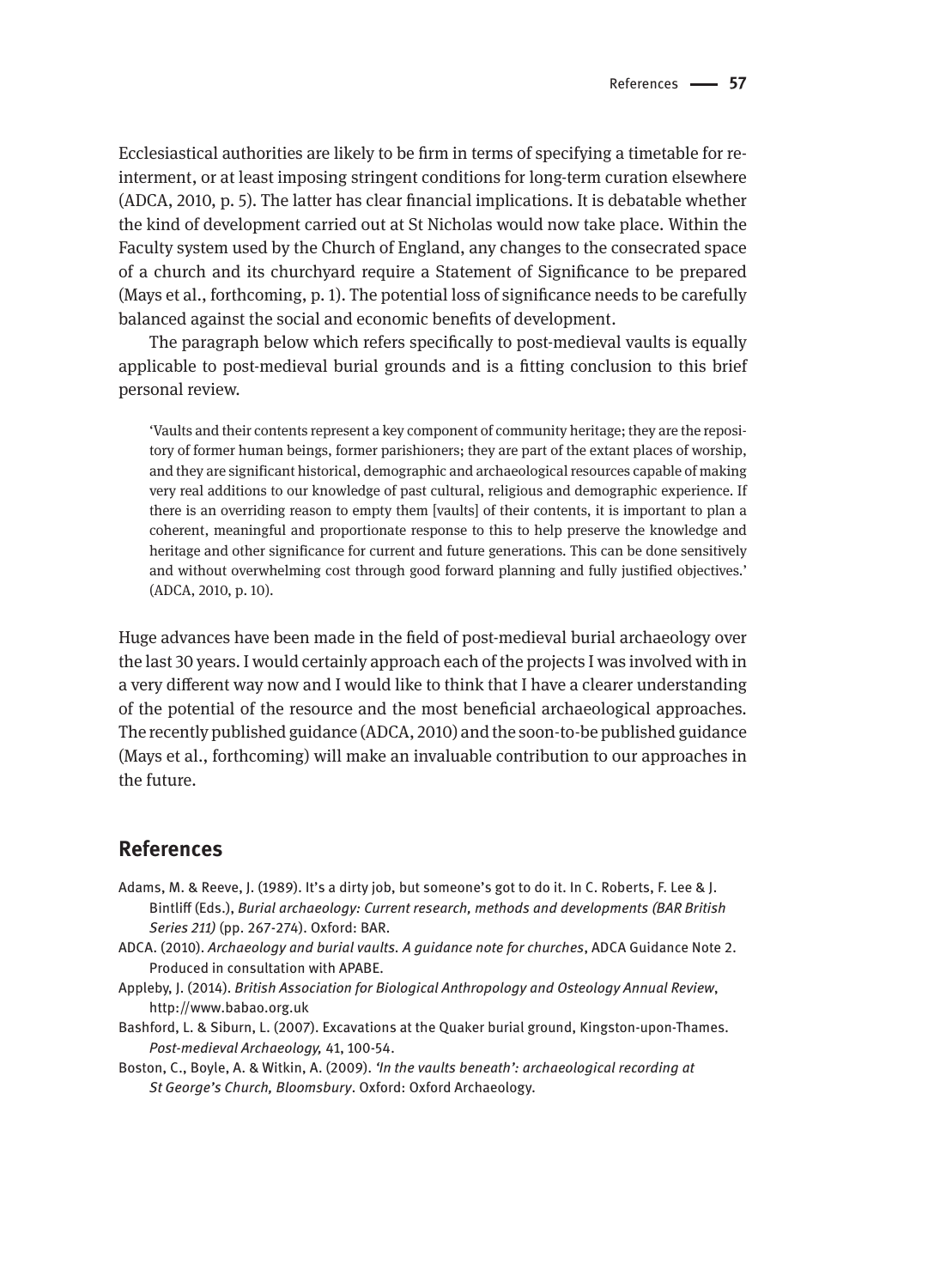Boston, C, Witkin, A., Boyle, A. & Wilkinson D. R. P. (2008). *Safe Moor'd in Greenwich Tier. A study of the skeletons of Royal Navy sailors and marines excavated at the Royal Naval Hospital Greenwich*, (Oxford Archaeology Monograph No. 5)**.** Oxford: Oxford Archaeology.

- Boyle, A. (1999). A grave disturbance: archaeological perceptions of the recently dead. In J. Downes & T. Pollard (Eds.), *The loved body's corruption: archaeological contributions to the study of human mortality* (pp. 187-199). Scottish Archaeological Forum: Cruithne Press.
- Boyle, A. (2004). What price compromise? Archaeological investigations at St Bartholomew's Church, Penn, Wolverhampton, *Church Archaeology* 5-6, 69-78
- Boyle, A., Boston, C. & Witkin, A. (2005). *The archaeological experience at St Luke's Church, Old Street, Islington,* www.academia.edu
- Boyle, A. & Keevill, G. (1998) `To the praise of the dead, and anatomie': the analysis of post-medieval burials at St Nicholas, Sevenoaks, Kent. In M. Cox (Ed.), *Grave Concerns: death and burial in England, 1700-1850*, CBA Res. Rep. 113 (pp. 85-96), York: CBA.
- Brennand, M. (Ed.) (2006).*The archaeology of north-west England; an archaeological research framework for north-west England. Volume 1: Resource assessment*. Manchester: Archaeology North-West.
- Brennand, M. (Ed.) (2007). *The archaeology of north-west England; an archaeological research framework for north-west England. Volume 2: Resource agenda and strategy*. Manchester: Archaeology North-West.
- Brown, R. & Hardy, A. (Eds.) (2011). *Archaeology of the Newland: Excavations at King's Lynn, Norfolk*, (East Anglian Archaeology Report 140).
- Cherryson, A., Crossland, Z. & Tarlow, S. (2012). *A fine and private place: The archaeology of death and burial in post-medieval Britain and Ireland* (Leicester Archaeology Monograph 22). Leicester: University of Leicester.
- Cox, M. (1989). The case for crypt excavation not crypt clearance. In *Burial archaeology: Current research, methods and developments (BAR British Series 211)* (pp. 275-278). Oxford: BAR.
- Cox, M. (1994). On excavating the recent dead. *British Archaeological News,* 18, 8.
- Cox, M. (1996a). *Life and death in Spitalfields,1700-1850*, York: Council for British Archaeology.
- Cox, M. (1996b). Crypt archaeology after Spitalfields: dealing with our recently dead. *Antiquity* 70, 8-10
- Cox, M. (1998). *Grave concerns: death and burial in England 1700-1850*. York: Council for British Archaeology.
- Cox, M. (2001). *Crypt archaeology: an approach* (IFA Paper No. 3). Reading: IFA.
- Cox, M., Chandler, C., Boyle, A., Kneller, P. & Haslam, R. (2000). Nineteenth century dental restoration, treatment and consequences in an English nobleman, *British Dental Journal* 189 (11), 593-596.
- DCMS (2005). *Guidance for the care of human remains in museums*. London: DCMS. http:// webarchive.nationalarchives.gov.uk/+/http://www.culture.gov.uk/images/publications/ GuidanceHumanRemains11Oct.pdf) (Accessed 22nd June 2014).
- English Heritage (1991). *Management of archaeological projects (second edition).* London: English Heritage.
- Emery, P. A. (2006). End of the line: St Pancras Station. *British Archaeology*, 88. http://www. archaeologyuk.org/ba/ba88/feat1.shtml. (Accessed 23rd June 2014).
- Emery, P. A. & Wooldridge, K. (2011). *St Pancras burial ground: excavations for St Pancras International, the London terminus of High Speed 1, 2002-3*, London: MoLAS.
- Faulkner, N. (1994). On excavating the recent dead. *British Archaeological News* 18, 8.

Gibson, M. (2014). Oxford Archaeology, Heritage Burial Services. In J. Appleby (Ed.), *British Association for Biological Anthropology and Osteology Annual Review*, 15-19.

Henderson, N. (2008) "All the outward tinsel which distinguishes man from man will have then vanished…". An assessment of the value of post-medieval human remains to migration studies. In M. Brickley and M. Smith (Eds.), *Proceedings of the 8th Annual Conference of the British Association of Biological Anthropologists and Osteoarchaeologists*, 41-49.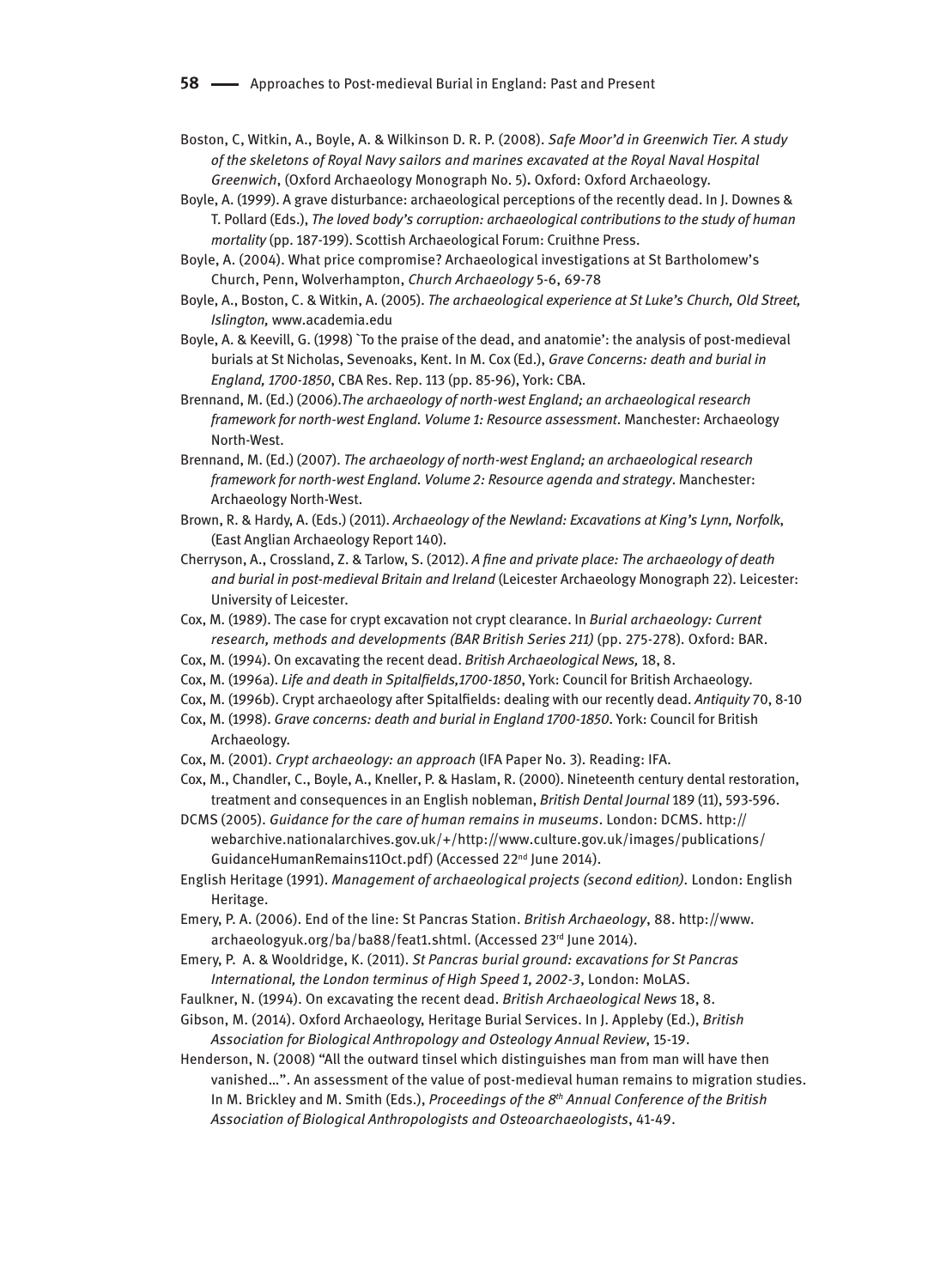Henderson, M., Miles, A., Walker, D. with Connell, B. & Wroe-Brown, R. (2013). *'He being dead yet speaketh': excavations at three post-medieval burial grounds in Tower Hamlets, east London, 2004-10* (Monograph Series 64). London: MOLA.

Huggins, P. (1994). Opening lead coffins. *British Archaeological News* 17, 8.

- Kirk, L. & Start, H. (1999). Death at the undertakers. In J. Downes & T. Pollard (Eds.), *The loved body's corruption: archaeological contributions to the study of human mortality* (pp. 200-208). Glasgow: Cruithne Press.
- Kneller, P. (1998). Health and safety in church and funerary archaeology. In M. Cox (Ed.), *Grave concerns: death and burial in England, 1700-1850*, (BAR Research Report 113), (pp. 181-189). Oxford: BAR.
- McCarthy, R., Clough, S., Boyle, A. & Norton, A. (2012). The Baptist Chapel burial ground, Littlemore, *Post Medieval Archaeology* 46 (2), 281-290.
- McKinley, J. I. (2008). *The 18th-century Baptist chapel and burial ground at West Butts, Poole, Dorset, Salisbury*, Salisbury: Wessex Archaeology.
- Mays, S. (2005). *Guidance for best practice for treatment of human remains excavated from Christian burial grounds in England*. London: Church of England and English Heritage.
- Mays, S., Brickley, M. & Dodwell, N. (2002). *Human Bones from Archaeological Sites. Guidelines for Producing Assessment Documents and Analytical Reports*. Swindon: English Heritage.
- Mays, S., Elders, J., Humphrey, L., White, W. & Marshall, P. (2013). *Sampling the dead. A guideline for the destructive sampling of archaeological human remains for scientific analysis*. Swindon: APABE and English Heritage.
- Mays, S., Sloane, B., Sidell, J., White, W. & Elders, J. (Forthcoming). *Sampling large burial grounds*. Swindon: APABE and English Heritage.
- Miles, A., Powers, N. & Wroe-Brown, R. with Walker, D. (2008). *St Marylebone Church and burial ground in the 18th to 19th centuries*. *Excavation at St Marylebone School, 1992 and 2004-6*, (MoLAS Monograph 39). London: MoLAS.
- Miles, A. with Connell, B. (2012). *New Bunhill Fields burial ground, Southwark: Excavations at the Globe Academy, 2008*, (MOLA Archaeology Studies Series 21). London: MOLA. http://www. museumoflondonarchaeology.org.uk/Publications/ (Accessed 15th August 2014).
- Molleson, T. & Cox, M. with Waldron, A. H. & Whittaker, D. K. (1993). *The Spitalfields Project. Volume 2. The anthropology: The Middling Sort* (CBA Res Rep 85). York: Council for British Archaeology.
- Morris, R. (1994). Examine the dead gently. *British Archaeological News*, 17, 9.
- Mytum, H. (2002). *Recording and analysing graveyards* (Practical Handbook in Archaeology 15). York: CBA in association with English Heritage.
- Parker Pearson, M. (1995). Ethics and the dead in British Archaeology*, The Field Archaeologist*, 23, 17-18.
- Philp, B. (1995). Storm over excavations in Sevenoaks Church. *Kent Archaeological Review*, 120, 247-248.
- Reeve, J. (1997). Grave expectations: the archaeology of crypts and burial grounds. In *Building Conservation Directory Special Report on Ecclesiastical Buildings,* 4-6*.*
- Reeve, J. & Adams, M. (1993). *The Spitalfields Project. Volume 1. The Archaeology. Across The Styx* (CBA Research Report 85). York: Council for British Archaeology.
- Reeve, J. & Cox, M. (1999). Research and our recent ancestors: post-medieval burial grounds. In J. Downes & T. Pollard (Eds.), *The loved body's corruption: archaeological contributions to the study of human mortality* (pp. 159-270). Glasgow: Cruithne Press.
- Rowland, S. & Loe, L. (In press). Excavations at St Hilda's Churchyard, Coronation Street, South Shields, Tyne and Wear, *Post-medieval Archaeology.*
- Shortland, A., Masters, P., Harrison, K., Williams, A. & Boston, C. (2008). Burials of eighteenth-century Naval personnel: preliminary results from excavations at the Royal Hospital, Haslar, Gosport (Hampshire). *Antiquity*, 82 (317).